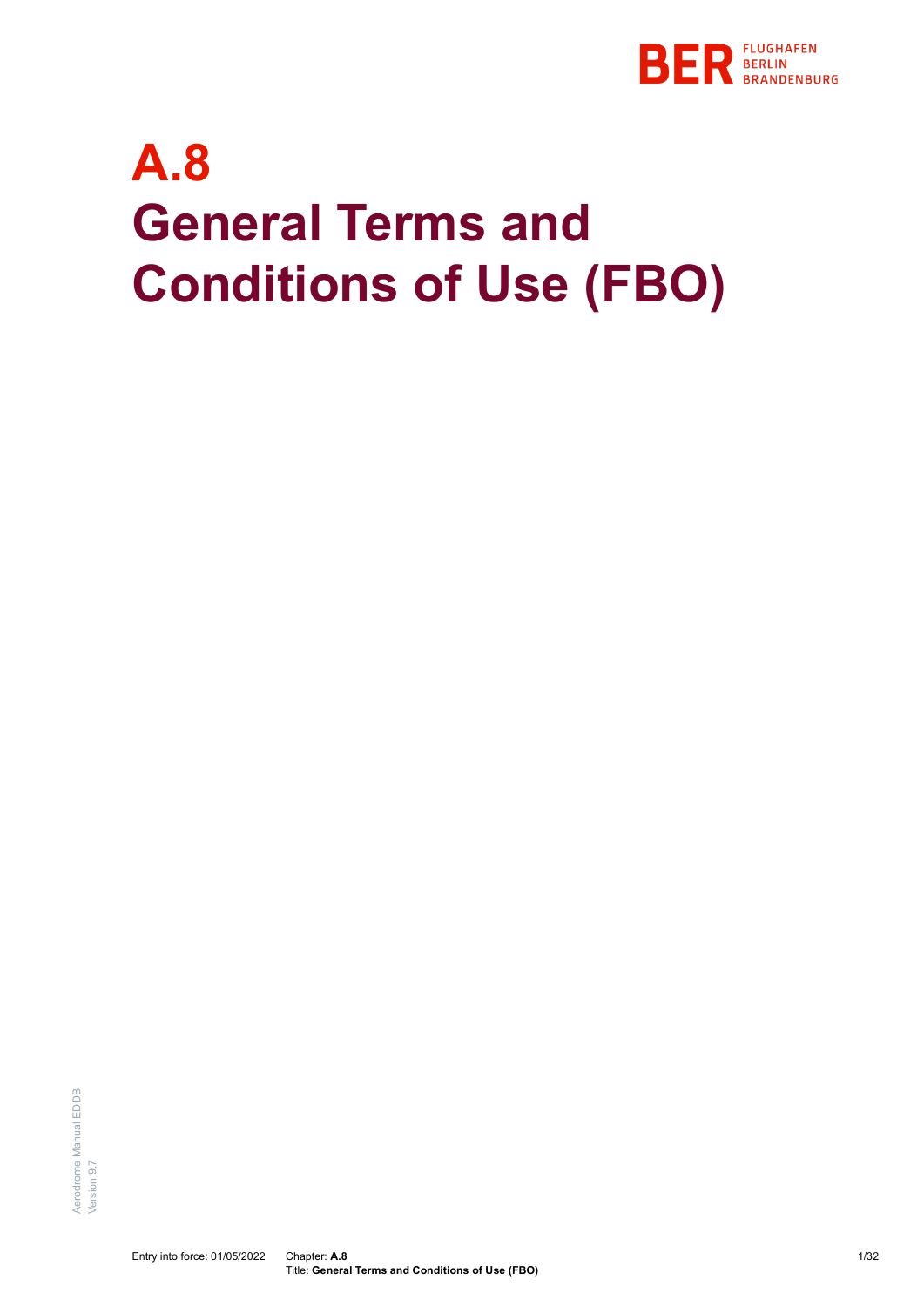

# **Contents**

| 0              |                                                                                      |     |
|----------------|--------------------------------------------------------------------------------------|-----|
| 1              |                                                                                      |     |
| $\mathbf{2}$   |                                                                                      |     |
| 2.1            |                                                                                      |     |
| 2.2            |                                                                                      |     |
| 2.3            |                                                                                      |     |
| 2.4            |                                                                                      |     |
| 2.5            |                                                                                      |     |
| 2.6            |                                                                                      |     |
| 2.7            |                                                                                      |     |
| 2.8            |                                                                                      |     |
| 2.9            |                                                                                      |     |
|                |                                                                                      |     |
| 3.1            |                                                                                      |     |
| 3.2            |                                                                                      |     |
| 3.3            |                                                                                      |     |
| 3.4            |                                                                                      |     |
|                |                                                                                      |     |
| 4.1            |                                                                                      |     |
| 4.2            |                                                                                      |     |
| 4.3            | Collections, Advertising, Distribution of Printed Matter and Music Presentations  14 |     |
| 4.4            |                                                                                      |     |
| 4.5            |                                                                                      |     |
| 4.6            |                                                                                      | .15 |
| 5 <sub>5</sub> |                                                                                      |     |
| 5.1            |                                                                                      |     |
| 5.2            |                                                                                      |     |
| 5.3            |                                                                                      |     |
| 5.4            |                                                                                      |     |
| 5.5            |                                                                                      |     |
| 5.6            |                                                                                      |     |
| 5.7            |                                                                                      |     |
| 6              |                                                                                      |     |
| 7              |                                                                                      |     |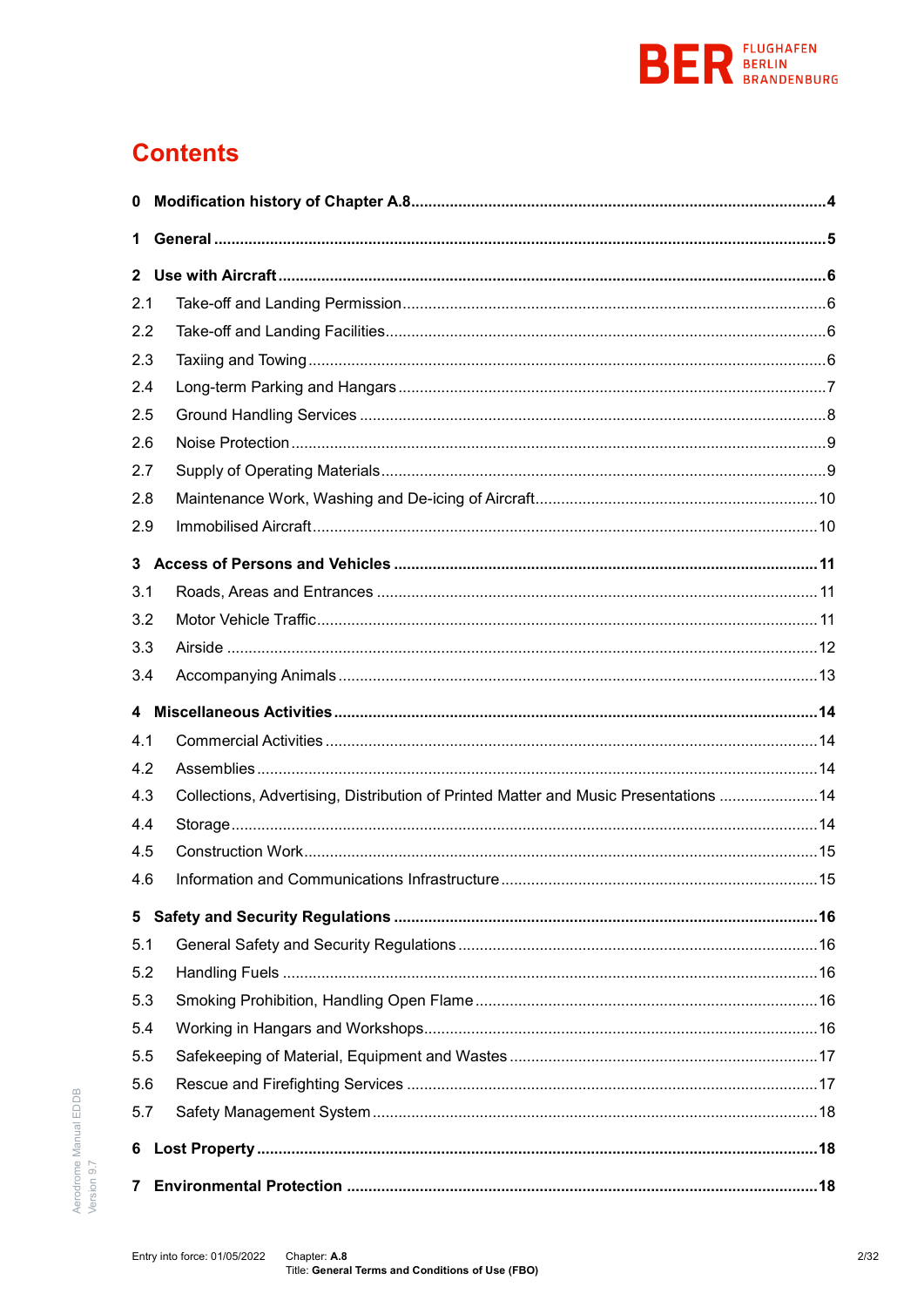# **BEREAD BERLIN**

| 7.1 |                                                                                         |  |
|-----|-----------------------------------------------------------------------------------------|--|
| 7.2 |                                                                                         |  |
| 7.3 |                                                                                         |  |
| 7.4 |                                                                                         |  |
|     | 8 Violations of the General Terms and Conditions of Use, Permissions 21                 |  |
| 8.1 |                                                                                         |  |
| 8.2 |                                                                                         |  |
|     | Safety and security related violations (Airside and process specifications) 21          |  |
| 8.3 |                                                                                         |  |
|     |                                                                                         |  |
|     |                                                                                         |  |
|     |                                                                                         |  |
|     | Annex 1 — Communication of Data to the Airport for each Flight (Landing and Take-off)26 |  |
|     |                                                                                         |  |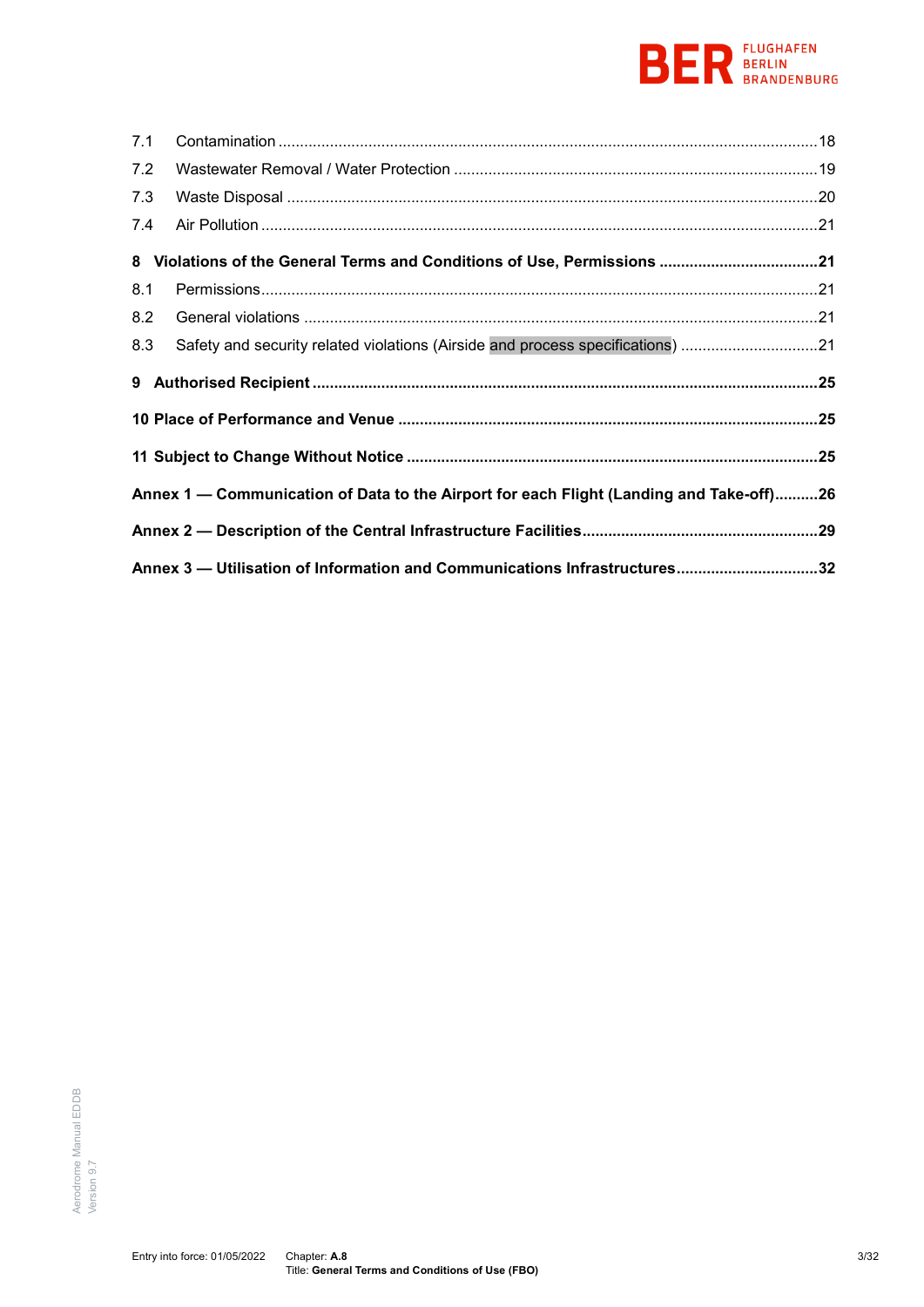

# <span id="page-3-0"></span>**0 Modification history of Chapter A.8**

| <b>Change history</b> |                 |                                                          |                                           |  |
|-----------------------|-----------------|----------------------------------------------------------|-------------------------------------------|--|
| <b>Date</b>           | <b>Revision</b> | <b>Author</b>                                            | <b>Changes/Comments</b>                   |  |
|                       |                 | No separate information on changes to previous versions. |                                           |  |
| 06/06/2017            | 5.0             | <b>Paslack</b>                                           | Page 26                                   |  |
| 19/04/2018            | 6.2             | Schur                                                    | Page 15, 18                               |  |
| 26/03/2019            | 6.7             | Ortiz                                                    | Page 8, 9, 24-27                          |  |
| 27/09/2019            | 6.9             | Schur                                                    | Page 7, 21-24                             |  |
| 17/01/2020            | 7.0             | Schur                                                    | Page 5, 6, 9, 14, 28-31                   |  |
| 11/05/2021            | 9.4             | Gerlach, Barthel                                         | Page 5, 6, 13, 21, 22, 24, 25, 27, 28, 32 |  |
| 01/05/2022            | 9.7             | Paslack                                                  | Page 22                                   |  |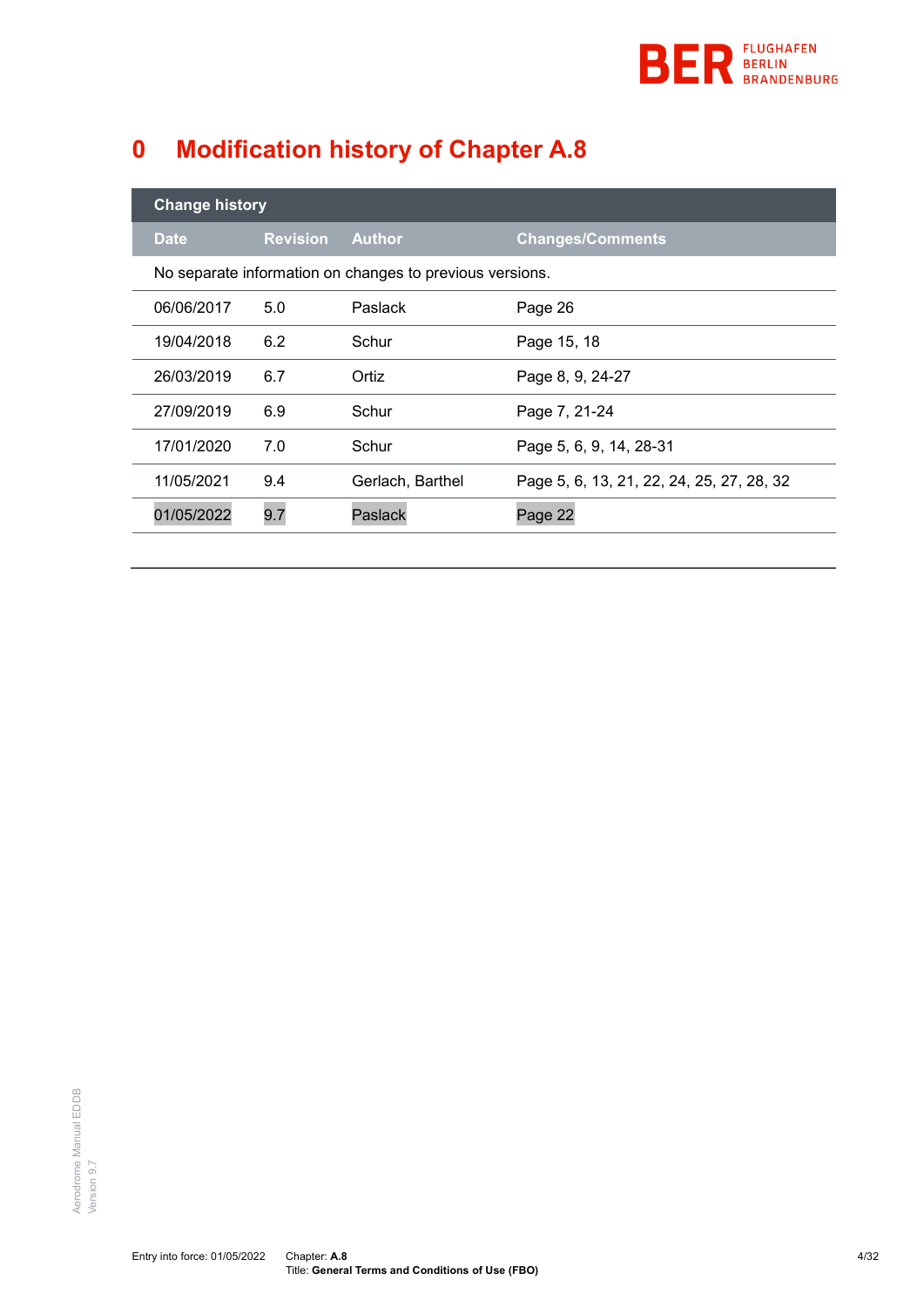

# <span id="page-4-0"></span>**1 General**

# **1.1**

This chapter of the aerodrome manual sets forth the terms and conditions of use in accordance with Section 43 LuftVZO and Regulation (EU) 139/2014 (here: AMC3 ADR.OR.E.005).

The description of the airport and changes in the airport description are announced in the *Nachrichten für Luftfahrer* or the Aviation Manual Germany AD 2 EDDB and in the Aerodrome Manual EDDB of Berlin Brandenburg Airport.

Anyone using, entering or moving on the airport premises in an aircraft is subject to the provisions of the aerodrome manual and the instructions of the airport operator issued for their execution (especially of the on-duty traffic officer).

The company standards as most recently revised and issued by Flughafen Berlin Brandenburg GmbH must be observed in this respect as supplementary provisions to the aerodrome manual and to the General Terms and Conditions of Use. These rules include, but are not limited to:

- 1. Schedule of Charges
- 2. Fire Protection Ordinance
- 3. Identity Card Regulations
- 4. Terminal Manual

The aerodrome manual and other general company rules as most recently revised are published on the extranet of Flughafen Berlin Brandenburg GmbH (**[https://extranet.berlin-airport.de](https://extranet.berlin-airport.de/)**).

#### Note:

Extranet users can select an option which will automatically send them an email notification whenever there are any changes to the content.

# **1.2**

Airport facilities, areas, rooms and central infrastructure which are only temporarily and not specifically allocated permanently (e.g. check-in counters, gates, parking positions) are assigned by the airport operator in accordance with operational requirements and availability and in observance of the principles of equal treatment. The aforementioned infrastructure must be treated with care; the airport operator must be notified of any damage without delay.

## **1.3**

To the extent that the provisions and instructions affect aircraft operators, they apply mutatis mutandis to the owners of the aircraft and to persons utilising the aircraft who are neither the operators nor the owners of these aircraft.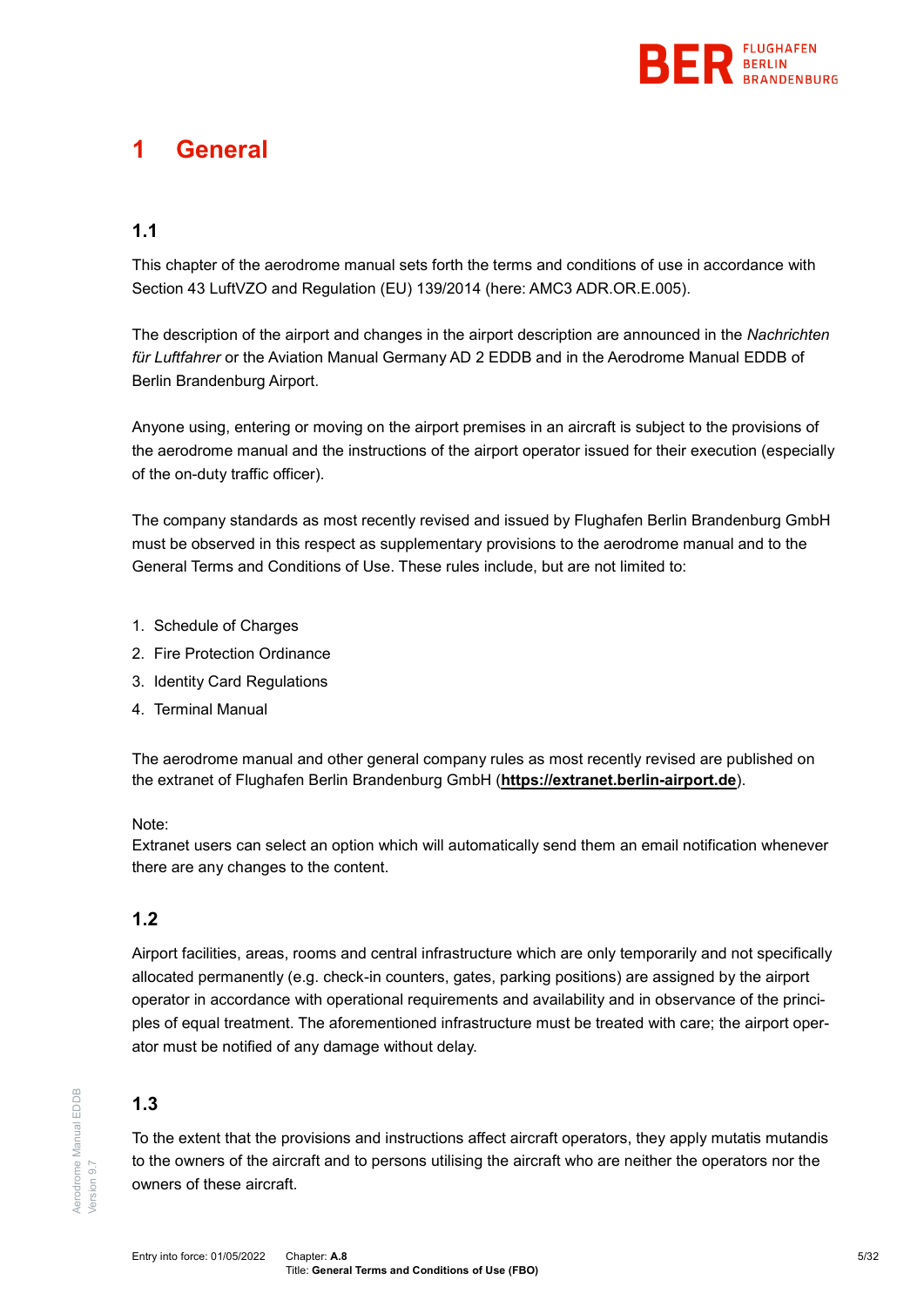

# <span id="page-5-1"></span><span id="page-5-0"></span>**2 Use with Aircraft**

# **2.1 Take-off and Landing Permission**

## **2.1.1**

Use of the airport is permitted against payment of the charges set forth in the schedule of charges. These charges can also be applied and billed by an operator authorised by the airport operator. All general aviation flights must use the General Aviation Terminal (GAT) at the airport. GAT users are free to choose which of the approved service providers they want to use for the ground handling services. Only users authorised by the airport operator are allowed to perform the handling themselves.

## <span id="page-5-4"></span>**2.1.2**

The aircraft operators or their authorised agents must notify the airport operator of their flight intentions from and to Berlin Brandenburg well in advance and report the information (such as flight times, type of aircraft being used and the current flight plan) required to assure the scheduling of the proper movement area equipment and personnel. Details can be found in Annex 1 — [Communication of Data](#page-25-0)  [to the Airport for each Flight \(Landing and Take-off\).](#page-25-0)

#### **2.1.3**

The aircraft operators must, at the airport operator's request, present the documents necessary for reviewing the authorisation to use the airport and for the billing of the charges.

## **2.1.4 Airport Collaborative Decision Making (A-CDM)**

The A-CDM procedure regulates the turnaround process at Berlin Brandenburg Airport for all flights in accordance with the Instrument Flight Rules (IFR) and must be followed pursuant to the Aviation Manual Germany AD 2 EDDB and Chapter "E.7". It establishes the responsibility for all airlines (or schedulers), their ground traffic service providers or approved self-handlers to provide in good time all of the information required for the seamless performance of the procedure. The most important procedure contents are made public on the FBB extranet.

# <span id="page-5-2"></span>**2.2 Take-off and Landing Facilities**

The specially marked and approved movement areas must be used for take-off and landing and for taxiing. Aircraft operators are obligated to follow the instructions of apron control and air traffic control during the movement.

# <span id="page-5-3"></span>**2.3 Taxiing and Towing**

#### **2.3.1**

Aircraft may be moved on their own power solely by authorised persons and exclusively on the approved and marked movement areas. They may not be moved into or out of hangars and workshops on their own power.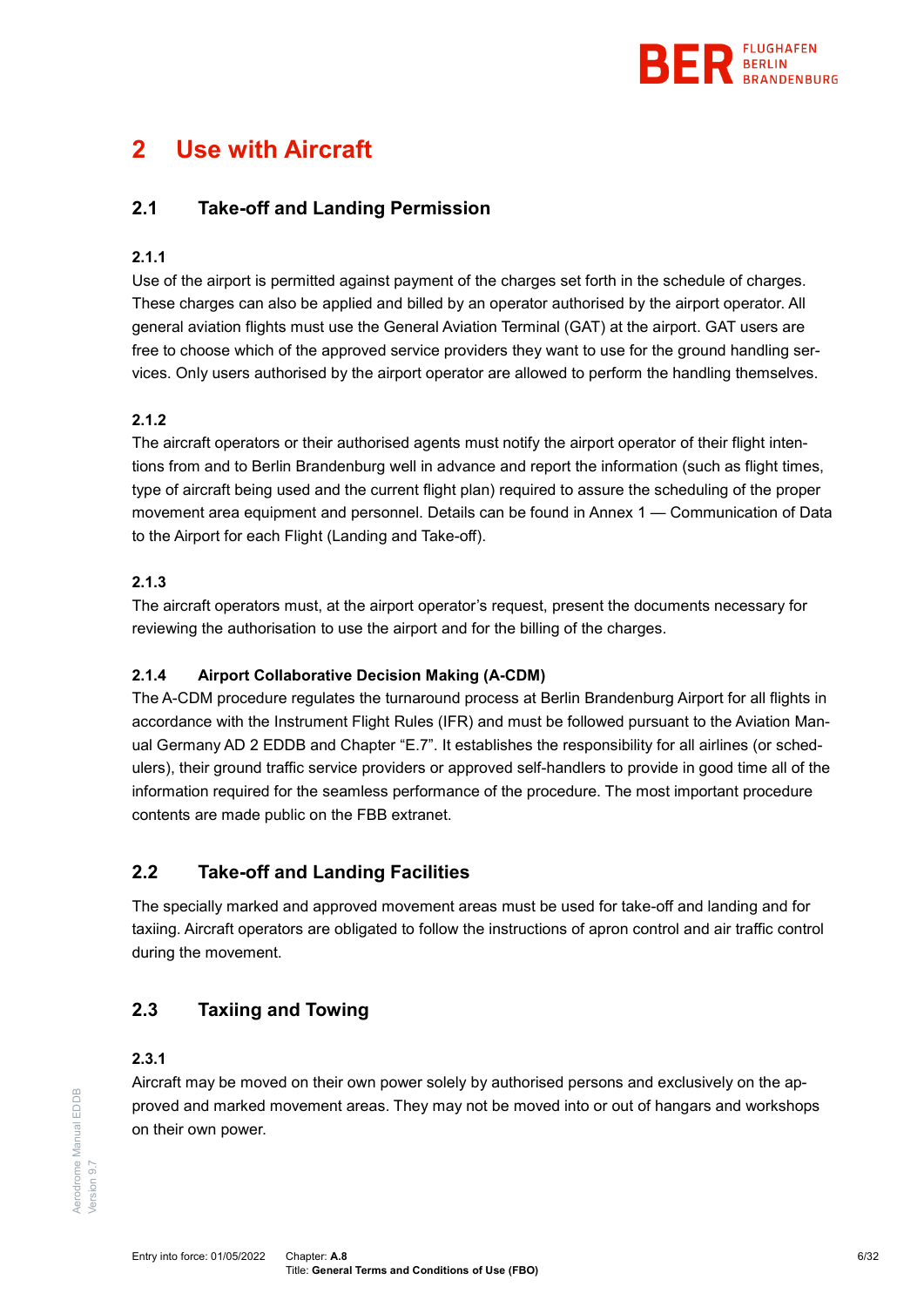

## **2.3.2**

A radio connection must be established with apron control and approval for the intended movement must be obtained before each and every movement and towing action in the apron areas. Deviating regulations (e.g. for hangar aprons) can be agreed in the form of an operational agreement with Flughafen Berlin Brandenburg GmbH.

## **2.3.3**

If necessary, aircraft are towed by the airport operator or — pursuant to specific agreement, especially regarding the parking position — by the aircraft operator or by an agent acting on its behalf. Solely trained personnel are permitted to do the towing.

The aircraft operator must ensure that the towing bar suitable for its aircraft is available and is in fully functional condition. The cockpit of an aircraft should be occupied by a pilot or a specialist mechanic. Personnel on board a towed aircraft must verifiably have received the required instruction; this must be documented by the aircraft operator. In specific cases, the aircraft operator must comply with more comprehensive instructions of the airport operator.

## **2.3.4**

Aircraft engines may be operated solely with the absolutely necessary minimum speed on the aprons (parking positions and taxiways).

# **2.3.5**

When taxiing and towing, the aircraft operators or their authorised representatives are responsible for the marking of their own aircraft in accordance with the implementing regulation (VO) No. 923/2012, section SERA.3215.

# <span id="page-6-0"></span>**2.4 Long-term Parking and Hangars**

## **2.4.1**

The short-term parking positions are used for the handling of passengers and aircraft. Any other use is permitted solely with the consent of the airport operator. The provisions of Chapter "E.7" apply.

## **2.4.2**

Short-term parking sites are assigned by the airport operator as required by operations. The airline is responsible for the safe handling of passengers and aircraft on the parking site.

# **2.4.3**

Long-term parking and hangar positions are assigned by the airport operator. If and when an aircraft remains on the airport for more than one hour without any handling processes being conducted, the aircraft operator must, at the airport operator's request, move the aircraft to an assigned long-term parking position or into a hangar. For security or operating reasons, the airport operator may order the relocation of the aircraft to a different long-term parking site or hangar or, if the aircraft operator or aircraft owner is not reachable or does not comply with the order in timely fashion, instruct trained personnel to move or tow the aircraft without its own power to the site (subject to charge).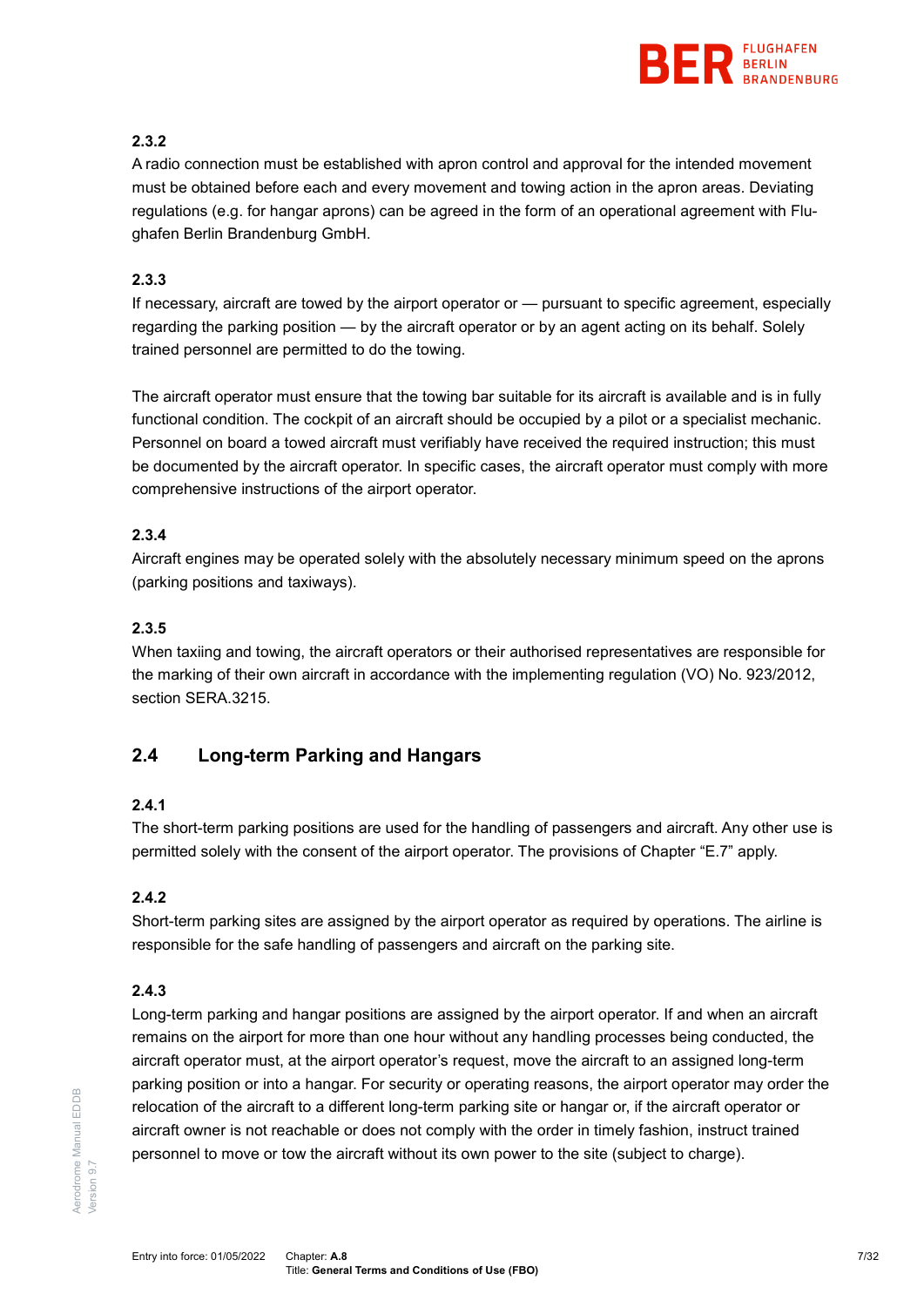

## **2.4.4**

Securing an aircraft on a parking site or in a hangar is the responsibility of the aircraft operator. A parked aircraft must be appropriately marked in darkness or poor visibility conditions. The airport operator can perform the required securing instead of the aircraft operator (subject to charge).

## **2.4.5**

Legal provisions regarding rent apply to the placement of an aircraft on a long-term parking position or in a hangar. The airport operator is obligated to safekeeping of the aircraft solely if and when a separate written agreement to this effect has been concluded.

#### **2.4.6**

The users must treat the aircraft hangars and the equipment in them carefully (especially for leased parking positions) and must in particular comply with the security regulations in Section [5](#page-15-0) - [Safety and](#page-15-0)  [Security Regulations.](#page-15-0)

#### **2.4.7**

The hangars may be used solely for parking aircraft; exceptions are subject to the consent of the airport operator. The security regulations pursuant to Section [5](#page-15-0) [Safety and Security Regulations](#page-15-0) apply. The area in front of the hangar doors must be kept free of obstacles so that motor vehicles and aircraft can enter freely at all times.

# <span id="page-7-0"></span>**2.5 Ground Handling Services**

#### **2.5.1**

Ground handling services in accordance with BADV may be carried out solely on the areas designated for this purpose by the airport operator and solely by self-handlers or third-party handlers who have been approved by the airport operator in form of an agreement on the rendering of ground handling services. The approved handlers may park their handling equipment solely on the spaces assigned to them by the airport operator; however, the airport operator does not incur any obligation to safeguard the equipment as a consequence of the assignment.

#### **2.5.2**

The airline bears comprehensive responsibility for the handling of the aircraft. Airlines that regularly fly to the airport have to contract such a wide range of ground handling services that the handling within the planned turnaround-times can be achieved and also in case of irregularities (delays, etc.) the handling of the aircraft is ensured. The airport operator is entitled to demand information from the airlines on the scope of the ground handling services commissioned in order to ensure compliance with the operational requirements.

#### **2.5.3**

Aerodrome Manual EDDB

**Aerodrome Manual EDDB** 

Version 9.7

/ersion 9.7

The airport operator is allowed to take necessary measures, provided that the operation of the airport is endangered or disturbed, attributable to the behaviour of a service provider or a self-handler or the requirements according to § 8 BADV are not met. The respective service provider or self-handler will be given the opportunity to comment on this beforehand. The airport operator is entitled to invoice or allocate the resulting costs to the service provider or self-handler in case he needs to take measures to ensure the operation.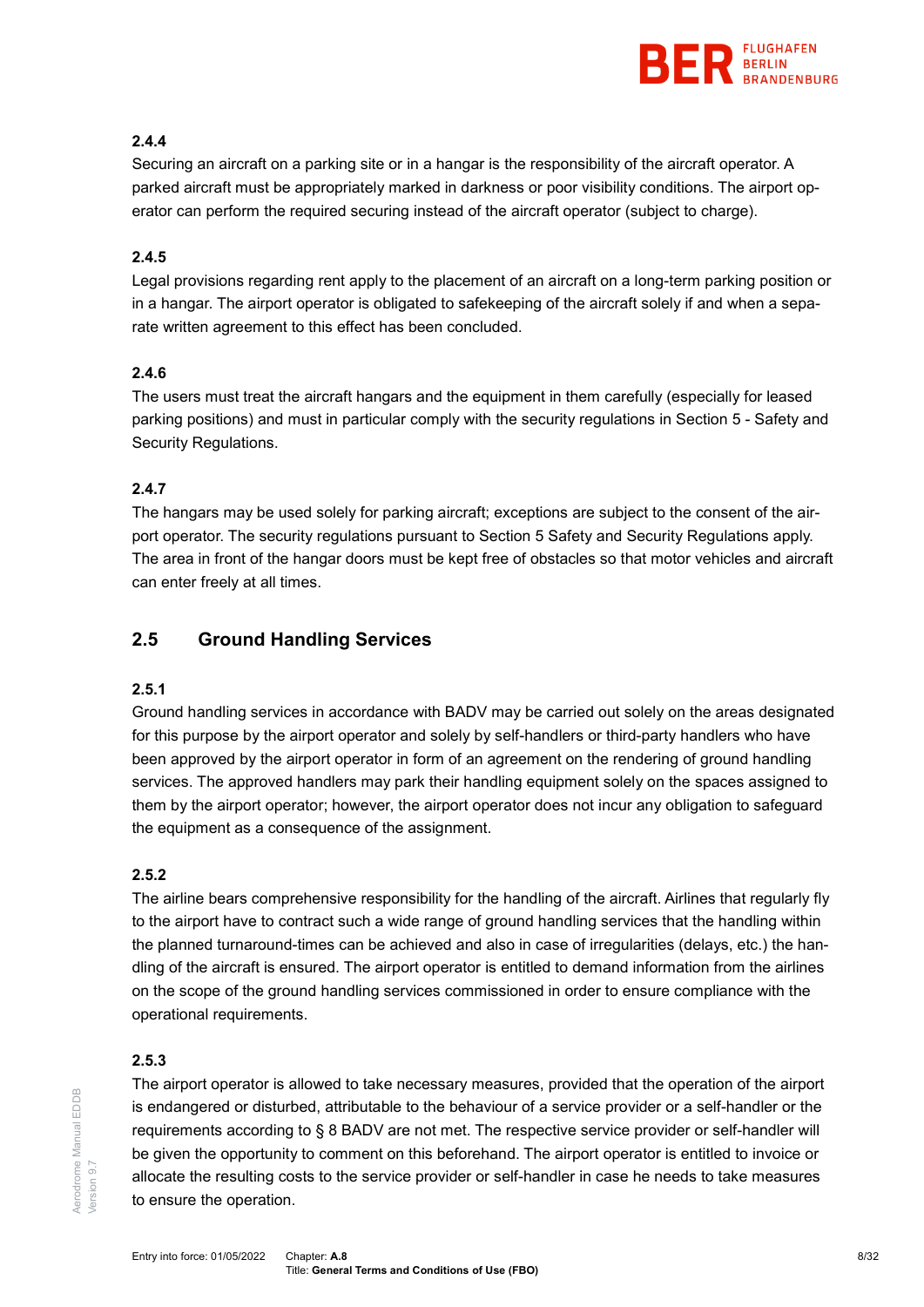

## **2.5.4**

The following facilities are central infrastructure facilities within the sense of Section 6 BADV:

- 1. Facilities and equipment for aircraft de-icing
- 2. Baggage conveyor system
- 3. Passenger bridges and the visual docking and guidance system (VDGS)<sup>1</sup>
- 4. Fueling facilities<sup>1</sup>
- 5. Systems for the provision of fresh water and the disposal of faecal matter
- 6. Stationary ground power supply1
- 7. Check-in counters incl. Self-Service Equipment (SSE)1
- 8. Piloting services (apron control/follow-me)

1 valid from the start of the operation of the parallel runway system 07R/25L and 07L/25R

The central infrastructure facilities are maintained, managed and operated solely and exclusively by the airport operator or by its agent authorised pursuant to Annex 2 — [Description of the Central Infra](#page-27-0)[structure Facilities.](#page-27-0) The service providers and self-handlers must use the central infrastructure facilities.

# <span id="page-8-0"></span>**2.6 Noise Protection**

#### **2.6.1**

The local flight restrictions and night-time flight restrictions pursuant to the Aviation Manual Germany AD 2 EDDB apply.

## **2.6.2**

The aircraft operators must limit the noise impact caused by aircraft engines on the airport and in its vicinity to the unavoidable minimum (notwithstanding the flight restrictions pursuant to the Aviation Manual Germany AD 2 EDDB) and must in particular utilise noise protection equipment and ground power generators (400 Hz) whenever this is necessary for the protection of the civilian population from hazards, substantial disadvantages and major disruptions from noise. The aircraft operators must comply with orders related to the performance of test runs of the engines or instructions for reduction of aircraft noise issued by traffic control. They hereby indemnify and hold harmless the airport operator from and against any and all claims asserted because of prohibited noise emissions.

## **2.6.3**

Engine test runs may be performed solely on the positions specifically designated for this purpose. Details are regulated in Chapter "E.7".

# <span id="page-8-1"></span>**2.7 Supply of Operating Materials**

Companies that provide operating materials to the aircraft must be approved by the airport operator (utilisation agreement). These companies and the aircraft operators must comply with security regulations and the relevant applicable rules and guidelines for handling operating materials. Moreover, they are obligated to ensure that the personnel working on the aircraft while it is being supplied with operat-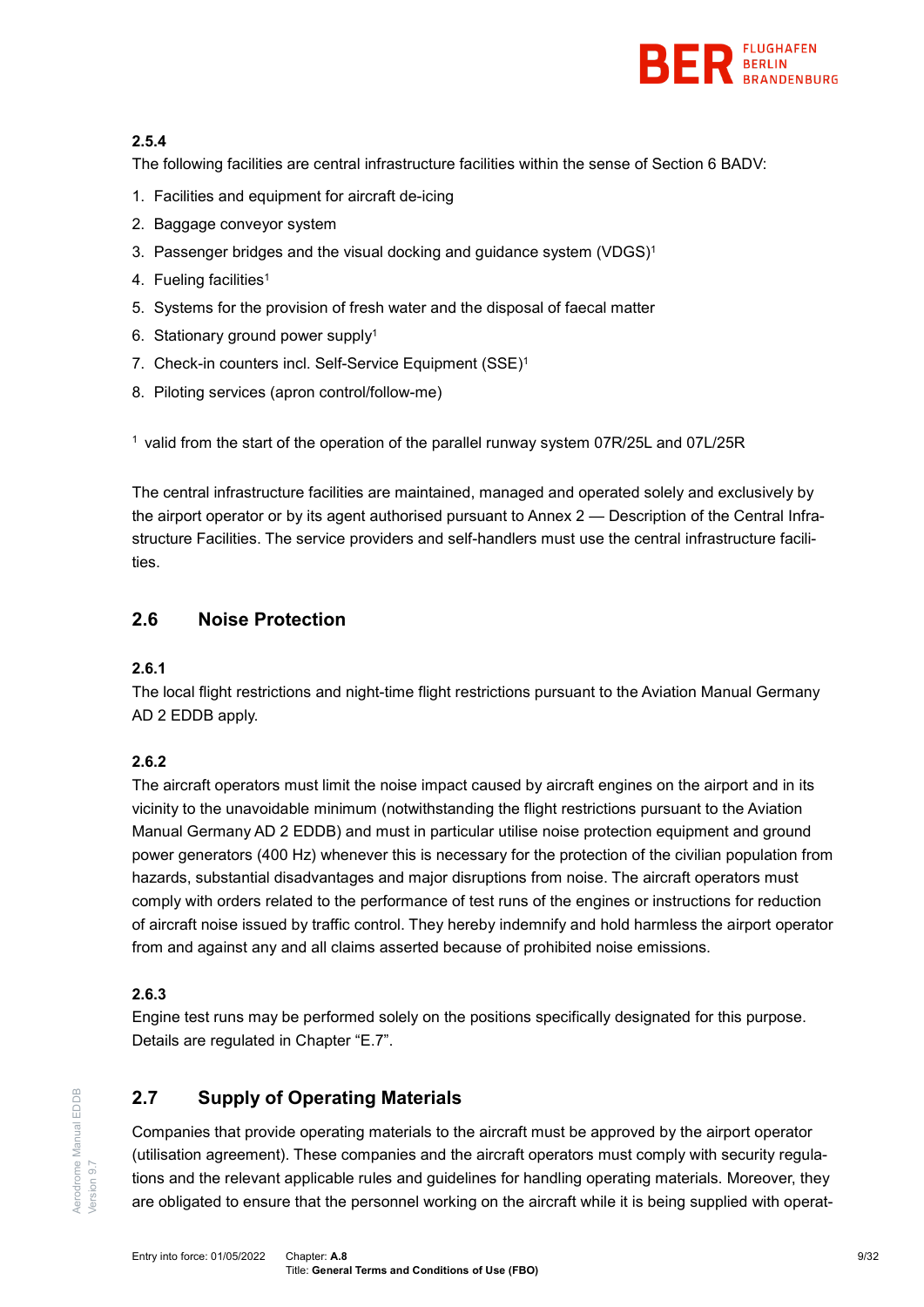

ing materials have been instructed in the use of the fire alert systems, the EMERGENCY OFF switches, fire-fighting and the proper conduct in the event that operating materials leak out and that they regularly participate in related drills. Details are regulated in Chapter "B.9". The provisions of Chapter "E.12" apply. The fuelling and defuelling may be performed solely on the sites approved by the airport operator in accordance with Chapter "E.7".

# <span id="page-9-0"></span>**2.8 Maintenance Work, Washing and De-icing of Aircraft**

Maintenance work on aircraft as well as the washing, cleaning and de-icing of aircraft may be performed solely on the areas designated by the airport operator or at the central infrastructure facilities. The airport operator must be consulted about the detergents used for this purpose so that problems with separator or emulsion splitting equipment are avoided. Aircraft de-icing agents may not be used without prior consultation with the airport operator. The airport operator must be notified of the chemical composition of the aircraft de-icing agent.

# <span id="page-9-1"></span>**2.9 Immobilised Aircraft**

The aircraft operator is fundamentally responsible for the recovery of damaged or immobilised aircraft on the airport premises. The aircraft operator designates an agent to be in charge of the recovery. As necessary, the aircraft operator may utilise the airport's recovery equipment. The Chapter "E.15" regulates the recovery pursuant to ICAO Annex 14 (ICAO DOC 9137 — Airport Services Manual Part 5) and Regulation (EU) 139/2014 (here: ADR.OPS.B.005).

#### **2.9.1**

If an aircraft remains immobilised on the airport premises, the airport operator may, at the aircraft operator's expense, remove it from the movement areas even without a specific order from the aircraft operator or engage a professional third party to remove the aircraft if the removal is necessary for the handling of air traffic. The airport operator is liable for losses or damage only if it has caused the losses or damage through wilful intent or gross negligence; this provision also applies if the aircraft operator has engaged the airport operator to remove an immobilised aircraft from the movement areas or to participate in the removal.

#### **2.9.2**

If an aircraft is immobilised and the airport operator suffers a pecuniary loss as a consequence, it may request damages from the aircraft operator unless the latter is not at fault or is culpable solely of slight negligence.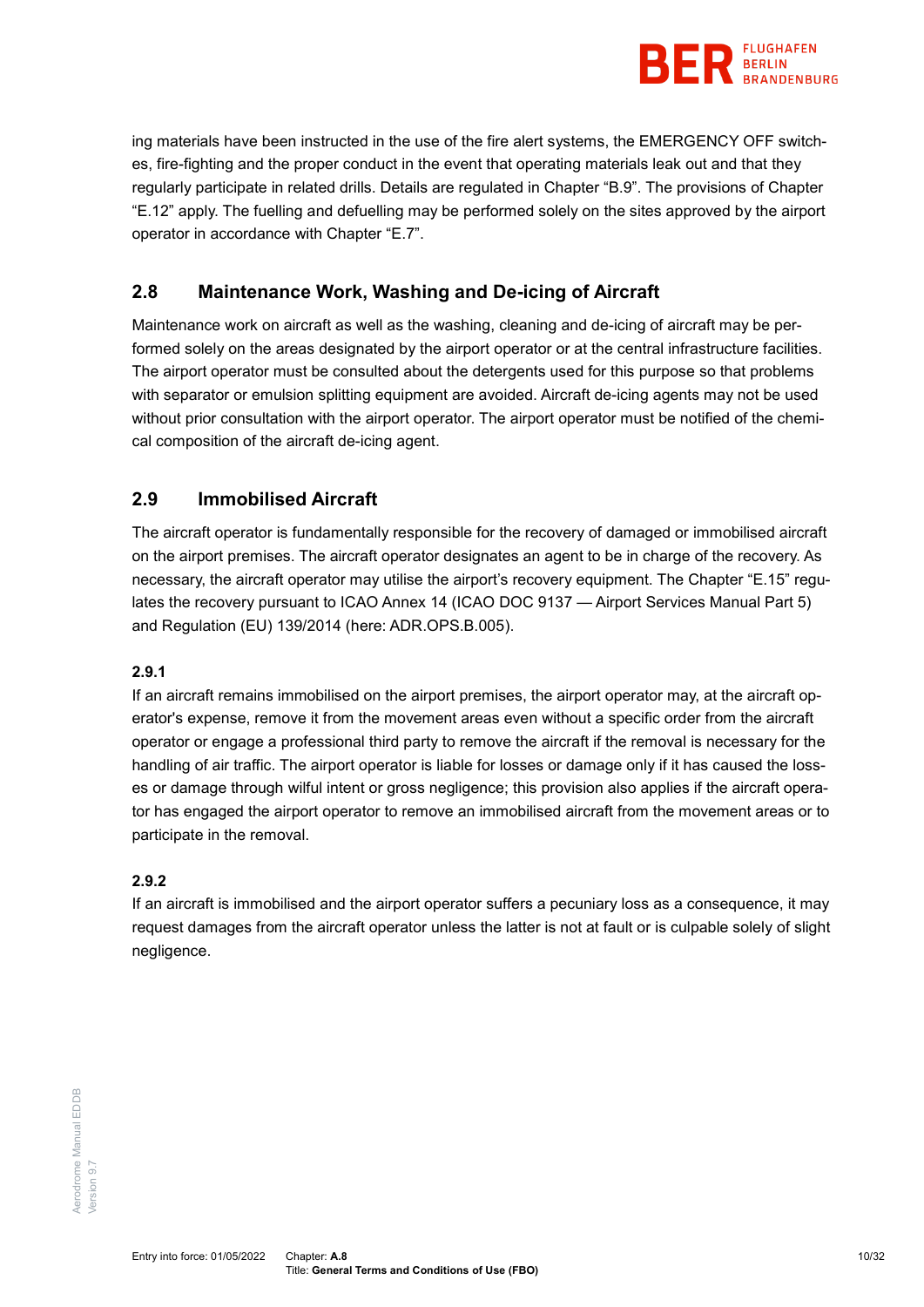

# <span id="page-10-1"></span><span id="page-10-0"></span>**3 Access of Persons and Vehicles**

# **3.1 Roads, Areas and Entrances**

#### <span id="page-10-3"></span>**3.1.1**

The roads and areas in the generally accessible zone ("landside") of the airport are open to public traffic. Users must also comply with the Highway Code in the part of the airport which is not generally accessible ("airside") and on the roads and areas not open to the general public, provided that the airport operator has not established any deviating regulations.

## **3.1.2**

An admission fee may be charged for entering the Visitors Terrace and other viewing areas. The amount of the fee is displayed on signs.

#### **3.1.3**

Anyone transporting freight to or from other airports over land is obligated to notify the airport operator about the load values and the flight data of such freight in accordance with the airport operator's detailed instructions.

# <span id="page-10-2"></span>**3.2 Motor Vehicle Traffic**

#### **3.2.1**

Whenever motor vehicles are used on the airport premises, the vehicle operator is responsible for their safe use in traffic.

## **3.2.2**

The presentation of an adequate sum insured (liability insurance) and the consent of the airport operator is required for the airside operation of vehicles (motorised and non-motorised). Upon request of the airport operator, vehicles operating airside must be marked separately and be equipped with safety features. Details are regulated in Chapter "E.8".

#### **3.2.3**

Motor vehicles may be parked solely on the designated parking spaces against payment of a charge. Illegally parked motor vehicles or motor vehicles remaining on the parking spaces after the lapse of the maximum permissible parking time may be removed at the cost and risk of their operators.

#### **3.2.4**

Small vehicles (e.g. mopeds, bicycles) may be left solely on designated areas and not on forecourts, stairs and in corridors.

## **3.2.5**

Maintenance work on and the fuelling and defuelling of motor vehicles and equipment and other objects as well as their washing and cleaning may be carried out solely on the areas designated by the airport operator. The airport operator must be consulted about the detergents used for this purpose so that problems with separator or emulsion splitting equipment are avoided.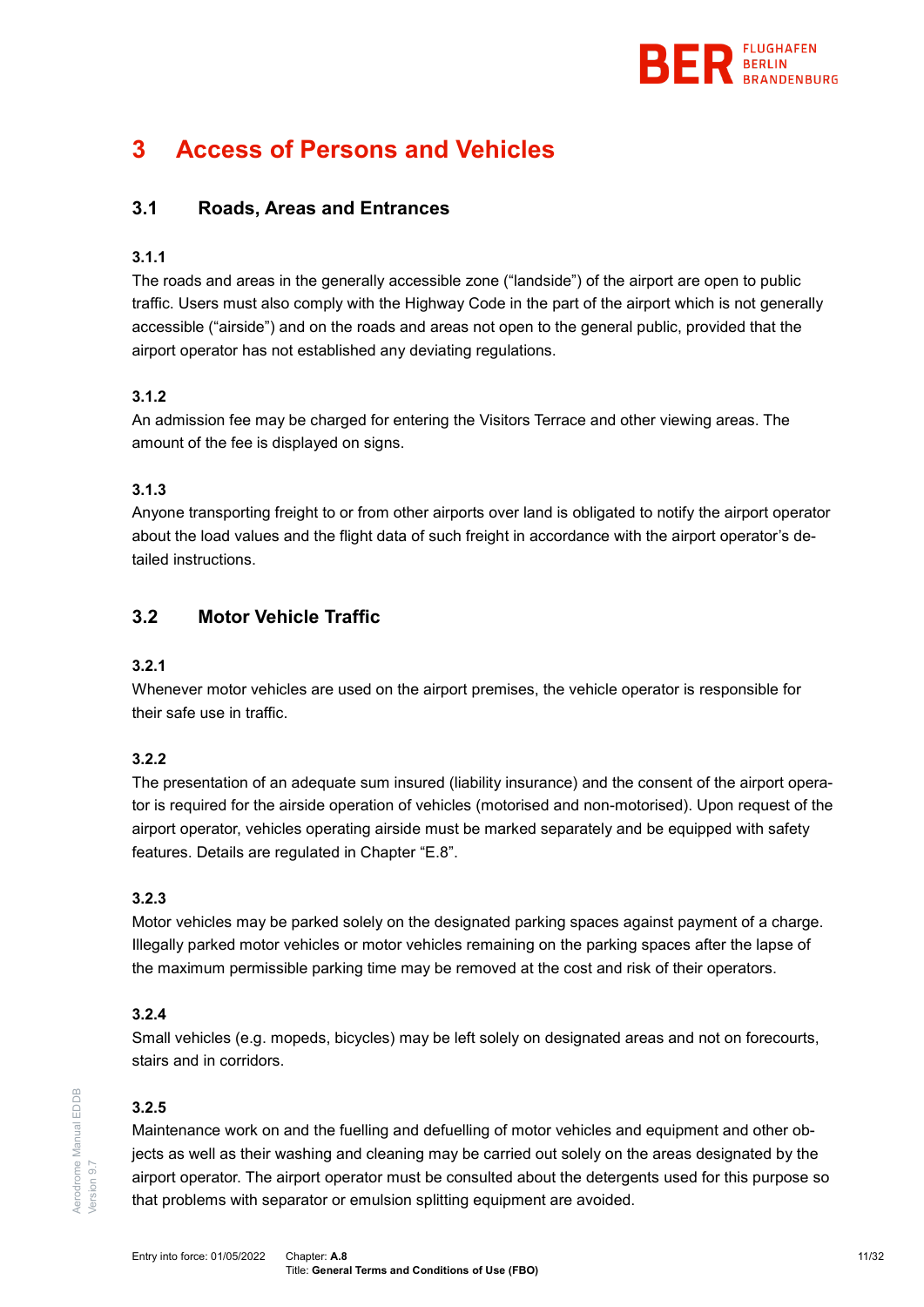

## **3.2.6**

Motor vehicles may load or unload passengers and baggage solely on the side of the airport buildings accessible from the public road system. Freight may be unloaded or loaded solely at the freight facilities. Exceptions are possible solely with the prior consent of the airport operator.

# <span id="page-11-0"></span>**3.3 Airside**

The entire airside is a security restricted area or a critical part of the security restricted area within the sense of Annex I Chapter 1 of the Regulation (EU) 300/2008.

#### **3.3.1**

The airside may be entered solely through the entrances released for this purpose by the airport operator and solely by the groups of persons and vehicles authorised for this purpose. The additional requirements of Chapter "E.2" must be observed.

Facilities within the enclosed airport premises which are not open to general traffic may be entered by persons and motor vehicles solely with the consent of the airport operator (or, as appropriate, of other authorised parties). These facilities include in particular:

- The manoeuvring area (including the areas and routes designated for take-off, landing and taxiing)
- The aprons
- The aircraft hangars
- The waiting rooms
- The transit rooms
- The baggage and freight buildings
- The garages and workshops
- The depots and building yards
- The construction sites
- The service roads

This provision applies as appropriate to land areas and facilities outside of the enclosed airport premises (e.g. to flight safety, runway lighting and measuring equipment).

#### **3.3.2**

The airport operator may grant consent pursuant to Subsection [3.1.1](#page-10-3) generally or for specific cases and revoke the consent for good cause. The wearing of authorisation badges in a visible location while airside is mandatory. The identification regulations are in effect.

## **3.3.3**

Visitors may enter the airside on foot or in vehicles solely after submitting advance notice in writing and in the responsible accompaniment of an authorised representative of the airport operator; they are not allowed to touch aircraft.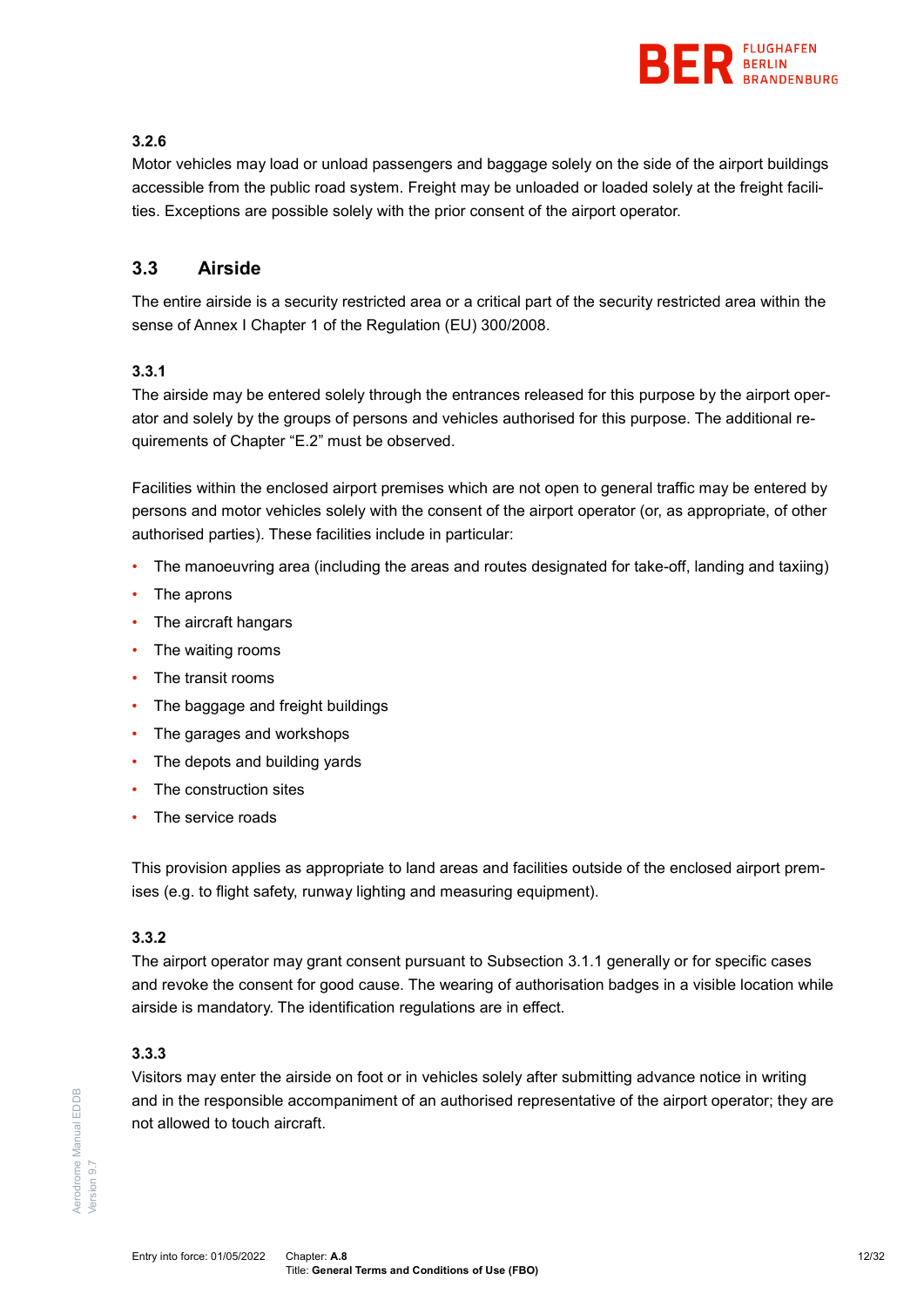

## **3.3.4**

The authorised representatives of the aviation, customs, police and health authorities and of the Flugsicherung and the Deutscher Wetterdienst are authorised to enter the facilities which are not generally accessible on foot or in their service vehicles in the performance of their duties; they should notify the airport operator of their actions in advance. The above provisions are without prejudice to the regulations in the aviation security programme for Berlin Brandenburg pursuant to Annex I, Chapter 1 of Regulation (EC) 300/2008.

## **3.3.5**

The consumption of alcohol and intoxicating substances is absolutely forbidden for persons working on the premises of the movement areas, i.e. of the manoeuvring area, the aprons and the facilities and buildings of the aircraft handling accessible from these areas. The provisions of Chapter "B.6" must be observed.

#### **3.3.6**

Aircraft may be entered solely with the consent of the aircraft operator.

#### **3.3.7**

The airside (especially manoeuvring area and aprons) may be entered solely by persons holding authorisation. The authorisation is issued by the airport operator after completion of training and is subject to a charge. The above provisions are without prejudice to the provisions pursuant to [3.2.](#page-10-2) Details are regulated in Chapter "E.8".

#### **3.3.8**

Persons or vehicles entering the manoeuvring area may move solely in accordance with instructions from the air traffic control point and must comply in particular with the latter's radio messages, light signals and signs; they must obtain information about the meaning of these communications in advance.

## **3.3.9**

The manoeuvring area may be entered solely by vehicles which are either in constant radio contact with the air traffic control point or which are equipped with a blinking light so that their movements can be tracked from the air traffic control point or that are guided by a guide vehicle. Vehicles entering the manoeuvring area with a guiding vehicle must in addition be equipped with a transmitter approved by the airport operator. The airport operator may allow exceptions in agreement with the air traffic control point.

# <span id="page-12-0"></span>**3.4 Accompanying Animals**

Animals are not allowed on any part of the airport premises unless under secure control. Animals are allowed in the buildings that are not generally accessible solely if they have been transported in the aircraft or are scheduled for transport in the aircraft or are being used in the performance of official tasks.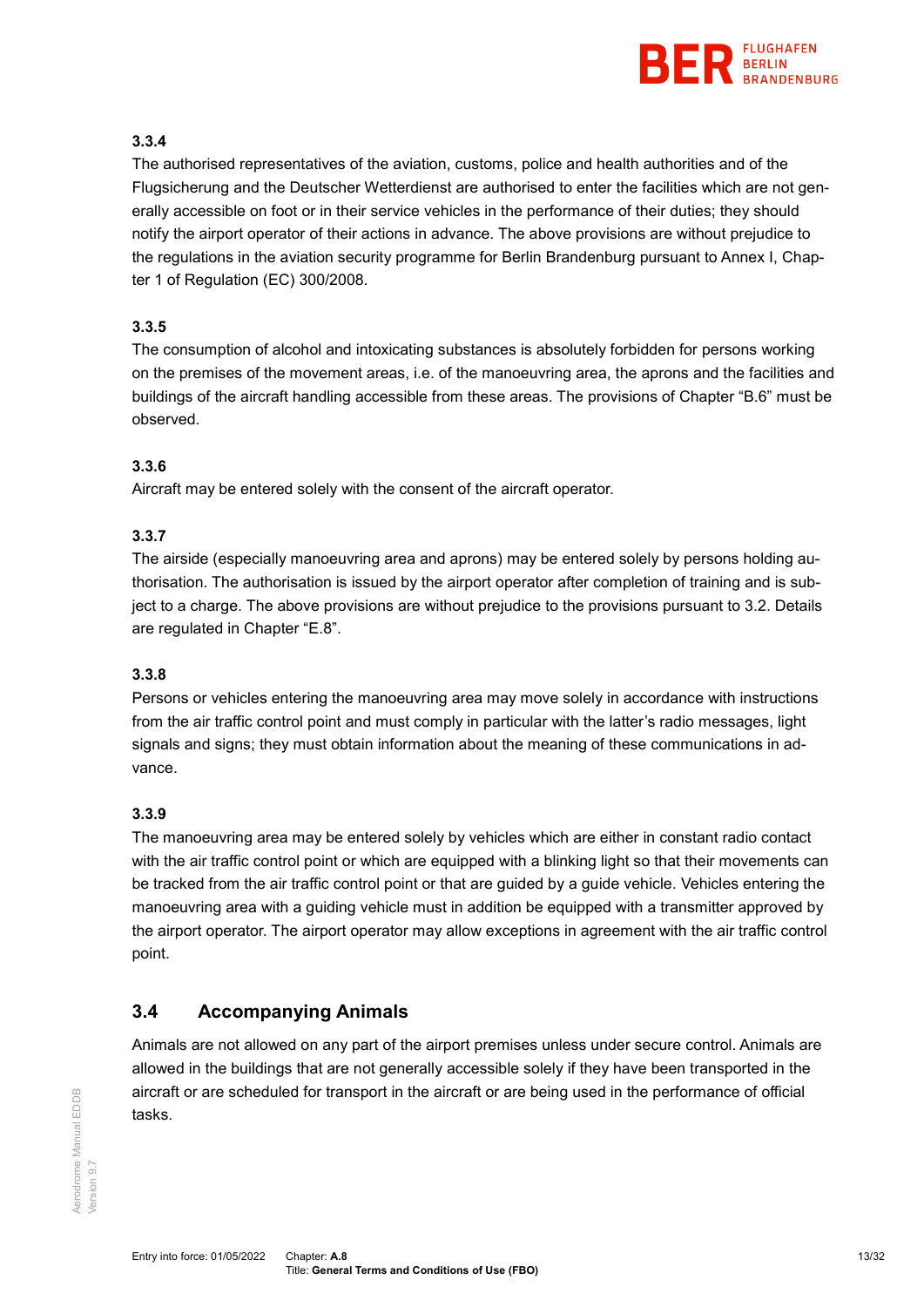

# <span id="page-13-1"></span><span id="page-13-0"></span>**4 Miscellaneous Activities**

# **4.1 Commercial Activities**

#### **4.1.1**

Commercial activities aside from the ground handling services in accordance with Section [2.5](#page-7-0) are permitted solely on the designated areas and pursuant to an agreement with the airport operator that determines in all instances the charge which must be paid to the operator. The above provision applies as well to recordings on image and audio carriers and for image and audio transmissions. The activities of aircraft operators related directly to the operation of their aircraft do not constitute commercial activities within the sense of this provision.

#### **4.1.2**

Every company operating on the airport premises must obtain comprehensive and reasonable liability insurance (including vehicle liability). To the extent that activities are conducted airside, damage to aircraft must not be excluded in the insurance policies. The airport operator reserves the right at all times to review policies and, in the event of inadequate cover or of a lack of any insurance cover, to prohibit access to the airport premises immediately for good cause or to refuse approval for access to new companies.

# <span id="page-13-2"></span>**4.2 Assemblies**

Assemblies are permitted solely in those areas in which neither the security nor the functional capability of airport operations is endangered. Anyone wishing to organise an assembly in the terminal areas of the airport premises must notify the airport operator in writing no later than 48 hours before the public announcement of the event; this obligation is in addition to the obligation to report the event to the responsible administrative authority. If the occasion for the assembly occurs on short notice (urgent assembly), the airport operator must be notified of the assembly a the latest upon the public announcement. The notification must include the subject of the assembly, the name of the person in charge and information about the site, time and presumed number of participants.

# <span id="page-13-3"></span>**4.3 Collections, Advertising, Distribution of Printed Matter and Music Presentations**

Collections, advertising and the distribution of flyers and other printed materials as well as music presentations are subject to the airport operator's consent. This provision applies as well to the distribution of give-aways and product samples.

# <span id="page-13-4"></span>**4.4 Storage**

#### **4.4.1**

Dangerous goods within the sense of Section 27 (1) LuftVG, Section 2 (1) and (2) Act Regarding the Transport of Dangerous Goods (GGBefG) and of any legal provisions enacted to facilitate the execution of these acts, in particular nuclear fuels and other radioactive substances and water pollutants within the sense of the Water Resources Act (WHG), may be stored in storage rooms/on storage plac-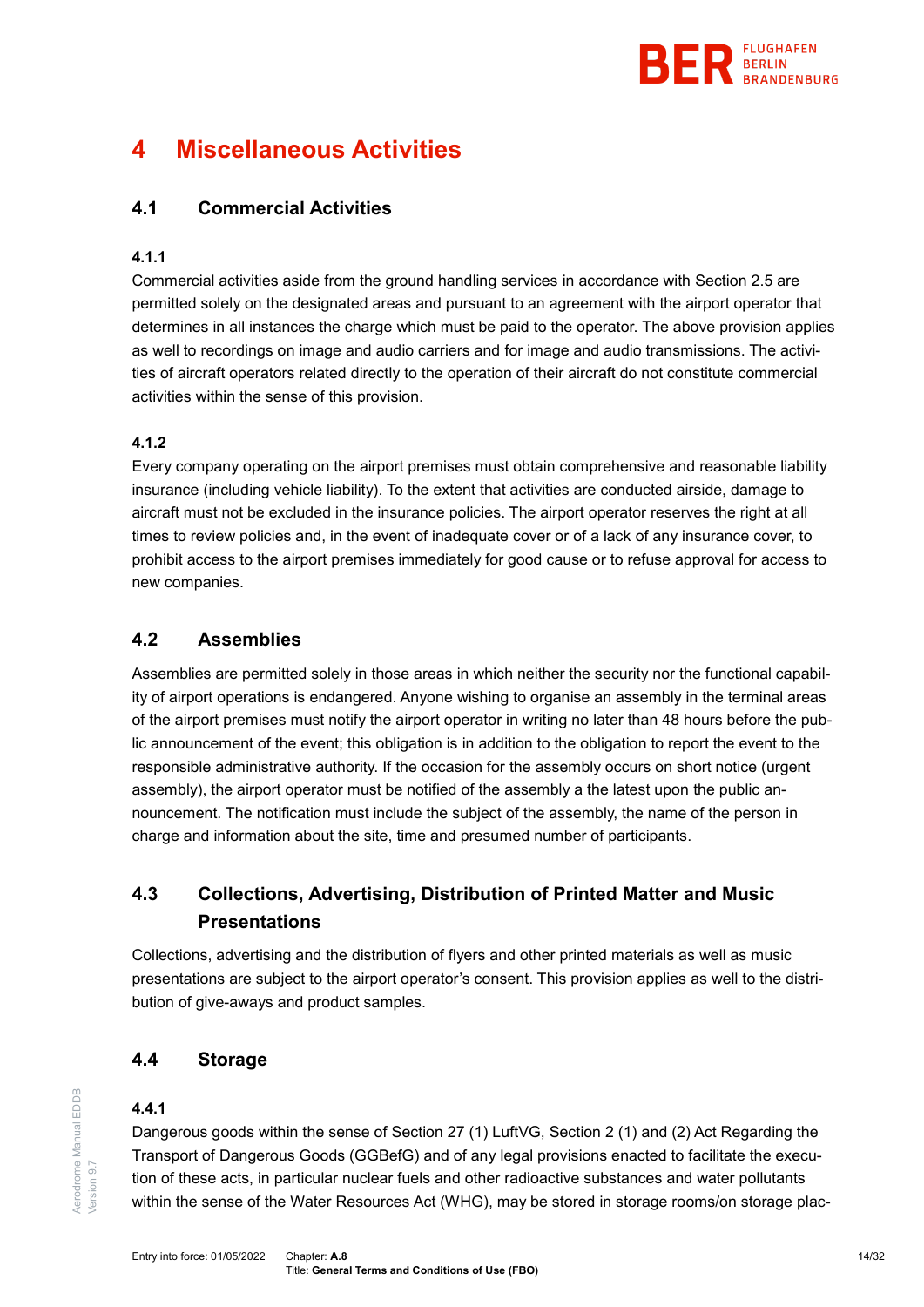

es and transshipped solely with the airport operator's consent and in compliance with legal provisions. In the period during which the dangerous goods are in transshipment or storage, a contact person from the airline or the shipping agent (dangerous goods or radiation protection officer) who can provide any information about the dangerous goods which may be required must be reachable for the fire brigade. The fire brigade must be alerted in the event of an accident involving the dangerous goods. It has the authority for operation command and the handling of the defence against the dangers. The party causing the accident must bear any and all costs incurred in relation to the accident involving the dangerous goods. The provisions of Chapter "E.12" apply.

## **4.4.2**

Freight, crates, construction material, equipment etc. may be stored outside of the areas or rooms leased for this purpose solely with the airport operator's consent.

# <span id="page-14-0"></span>**4.5 Construction Work**

Construction work must be coordinated with the airport operator in good time before commencement of the construction so that the legally prescribed notification can be submitted to the approval authority. The party carrying out the construction must comply with any and all coordination and safety obligations which have been required. In particular, the provisions of the Regulation Regarding Safety and Health Protection on Construction Sites (Construction Site Regulations) must be observed. Compliance with the provisions of Chapter "E.6" and "Operational order for construction and maintenance measures of the FBB / BFG" is mandatory.

# <span id="page-14-1"></span>**4.6 Information and Communications Infrastructure**

The utilisation of information and communications infrastructure on the airport is regulated in accordance with Annex 5 — [Utilisation of Information and Communications Infrastructures](#page-30-0) of this document.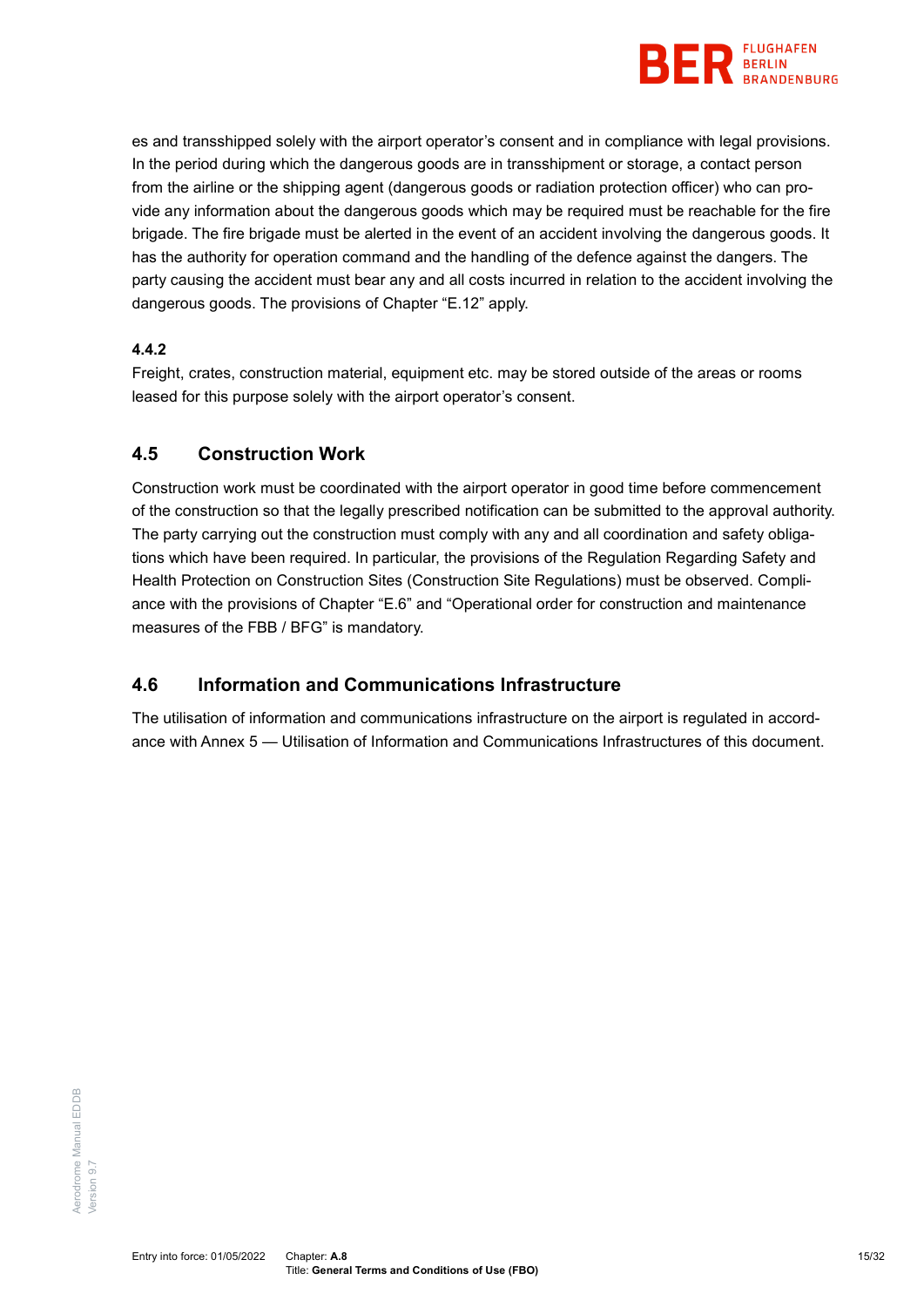

# <span id="page-15-1"></span><span id="page-15-0"></span>**5 Safety and Security Regulations**

# **5.1 General Safety and Security Regulations**

The safety and security regulations based on law or other legal provisions and set forth in the following sections must be observed. This obligation extends as well to the occupational safety and environmental provisions that a commercial business operating on the airport must observe on its own responsibility during the conduct of its business.

# <span id="page-15-2"></span>**5.2 Handling Fuels**

Fuelling and defuelling of aircraft are permitted solely when in compliance with the provisions of Chapter E.7.

Operating materials must be stored in permanent or mobile containers equipped with regulation nozzles.

Overflow and spillage of fuels must be avoided. If there has been any overflow or spillage of fuels, a clearance distance of 15 m must be maintained until the fuel has evaporated or been removed; the Airport Fire Brigade must be notified immediately.

Adequate quantities of suitable oil-binding agents must be maintained at fuelling systems and fuelling vehicles.

Special attention must be given to the following provisions in addition to the relevant safety provisions for underground fuelling systems:

- The marked "tankpit" areas must be maintained free of obstructions at all times.
- The laid-out inlet hose at the "tankpit" area must be secured by visual warnings without delay.
- In emergencies, the quick-action valve must be closed immediately to interrupt the flow of fuel of the specific "tankpit". If necessary, the entire underground fuelling system must be shut down using the emergency shut-off system.

<span id="page-15-3"></span>Details are regulated in Chapter E.5.

# **5.3 Smoking Prohibition, Handling Open Flame**

Provisions regarding the smoking prohibition and for handling open flame are contained in Chapter E.23 and in the Fire Protection Ordinance.

# <span id="page-15-4"></span>**5.4 Working in Hangars and Workshops**

Aircraft must not be cleaned using flammable fluids categorised in Group A, Danger Class I according to the Regulations Regarding Flammable Liquids while in hangars and workshops. Flammable liquids categorised in Group A, Danger Class I may be used to clean disassembeled aircraft parts solely in separate rooms with adequate ventilation.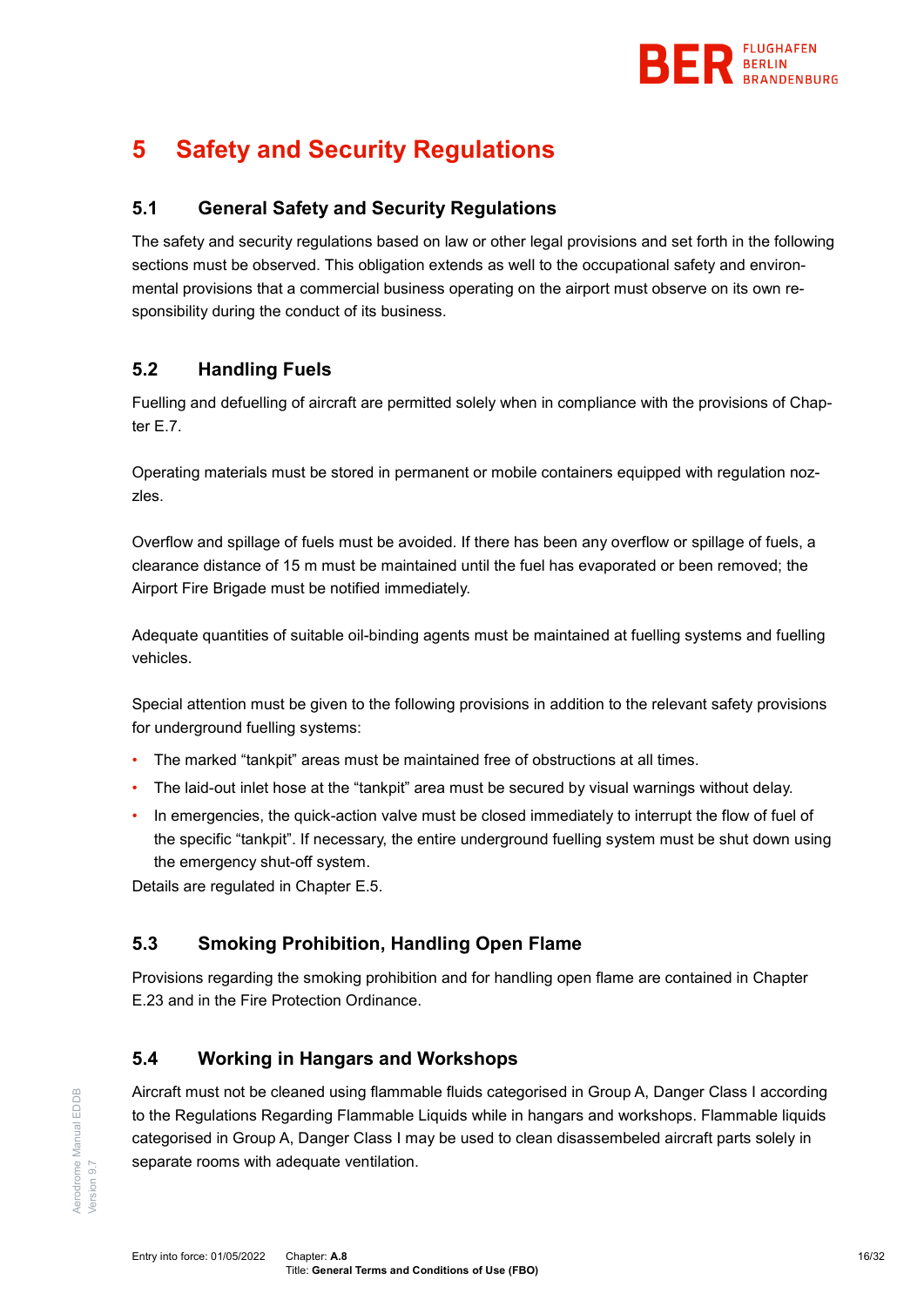

Flammable, volatile substances (stretching lacquers, nitrocellulose lacquers etc.) may be processed in hangars and workshops only if the rooms have been equipped for the purpose in accordance with fire protection regulations, the requirements of the trade supervisory authorities and the special provisions for aircraft operators approved by the trade supervisory authorities.

Lubricant and fuel residues must be caught in catch basins and properly emptied into suitable, specially labelled collection containers. Appropriate absorbent material must be maintained with these containers.

Users must keep the floors of hangars, aprons and adjacent areas free of oil, grease and other flammable substances.

# <span id="page-16-0"></span>**5.5 Safekeeping of Material, Equipment and Wastes**

Material, equipment and wastes must be stored in such a manner that no risk of fire or explosion can arise.

Lubricants must be stored in containers properly equipped with regulation nozzles when kept in or in the vicinity of aircraft hangars or workshops.

Empty fuel and lubricant containers and empty high-pressure storage vessels for dangerous substances must not be stored in hangars and workshops.

Flammable wastes (lubricant residues, used cleaning material etc.) must be collected in metal containers labelled for this purpose and equipped with tightly sealing lids. The containers must be emptied as frequently as necessary to ensure that the possibility of spontaneous combustion of the wastes is excluded. Oil catch basins and similar containers must be emptied into proper collection containers and cleaned after use.

It is recommended that flammable liquids such as lacquers or oils be stored outside of the buildings in separate steel containers and that only the amount of such substances required for daily use be left in the buildings.

The regulations of airport security, "Storage of Approved Prohibited Items in Airport Security Areas", must be observed when storing and handling dangerous items on the airside.

# <span id="page-16-1"></span>**5.6 Rescue and Firefighting Services**

Fire-fighting equipment and escape and rescue routes must unconditionally be kept free of obstacles.

In the event a fire breaks out,

- the fire alarm must be activated and in addition
- The Airport Fire Brigade must be notified using the airport operator's landline, phone number 112, or the mobile telephone number 030/6091-112

immediately. Rescue measures must be carried out and fire-fighting activities using the available materials and equipment must be initiated until the fire brigade arrives.

Aerodrome Manual EDDB

Aerodrome Manual EDDB

Version 9.7

/ersion 9.7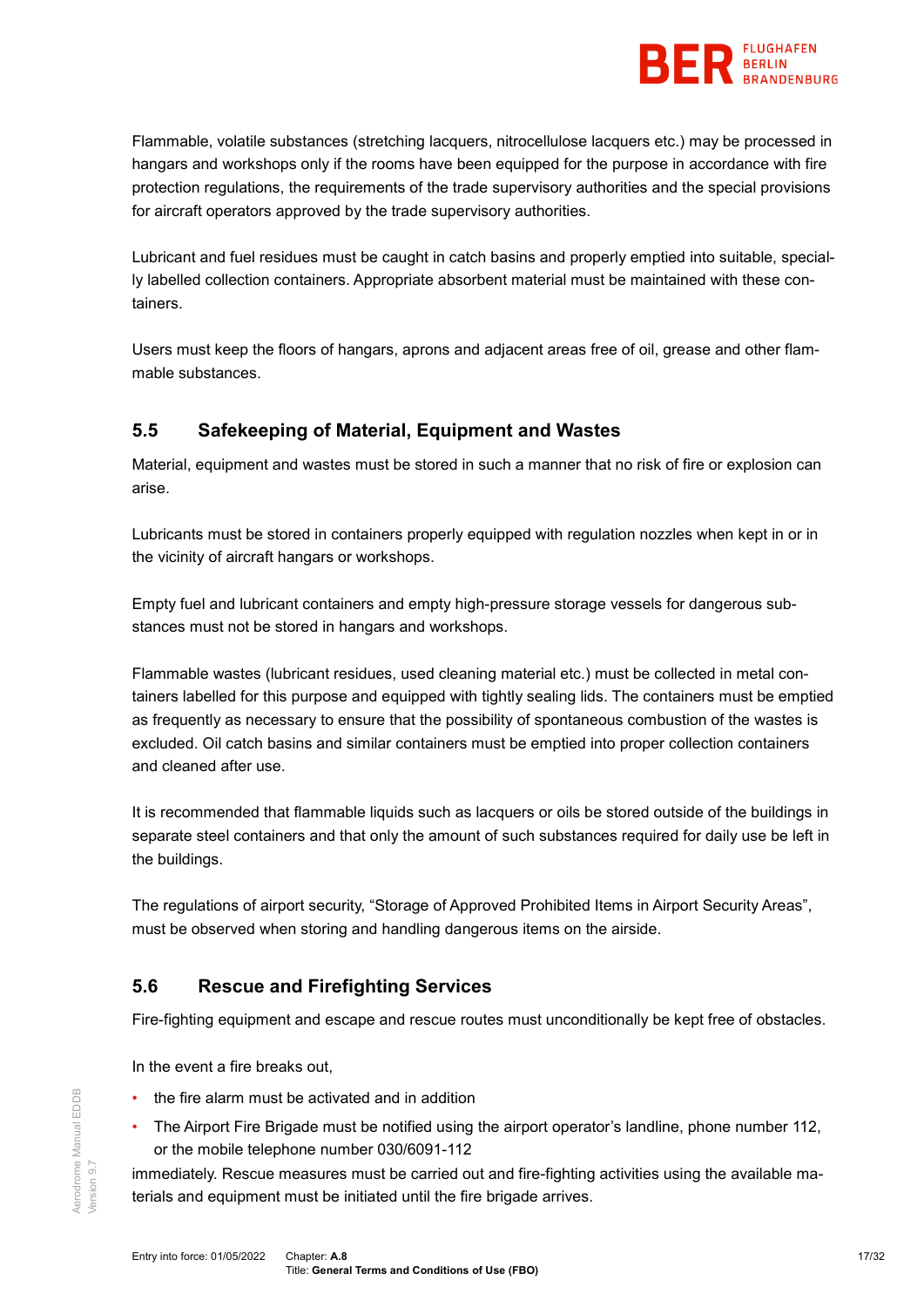

The airport operator issues an airport emergency plan (see also Chapter "E.12") which is followed when emergencies with consequences for the lives and health of human beings and involving risks to property and the environment occur at the airport.

Fire protection regulations in accordance with DIN 14096 are required for the specific building complexes. The fire protection regulations have three sections. All of the persons working in the utilisation units must be familiar with them as appropriate. The general section as well as the escape and rescue routes must be posted publicly as posters/signs in the area of the rescue routes.

# <span id="page-17-0"></span>**5.7 Safety Management System**

The airport operator must maintain the airport in a safe operating condition and operate it properly. The safety of flight operations and consequently of the users is of overriding priority for the airport operator. For this reason, the airport operator maintains a safety management system (SMS) involving the companies working at the commercial airport in accordance with the requirements of ICAO Annex 19, the provisions of Regulation (EU) 139/2014 (here ADR.OR.D.005) and the requirements and orders of the Aviation Authority of the State of Brandenburg.

Specifics and detailed procedures of the safety management system and the integration of the companies in the safety management system are defined in Chapter B.2.

All persons as well as their employers who use or must enter the airside of the airport are obligated to participate in the safety management system (SMS) of the airport operator. This participation includes compliance with the safety regulations as well as with further measures upon request of the airport operator such as working on safety committees and participating in SMS reporting.

The airport operator reserves the right to review the participation in the SMS by conducting inspections and audits.

# <span id="page-17-1"></span>**6 Lost Property**

Items found in the airport's facilities, must be immediately handed over to the airport's lost property office. Sections 978 to 981 BGB [German Civil Code] apply.

# <span id="page-17-3"></span><span id="page-17-2"></span>**7 Environmental Protection**

# **7.1 Contamination**

Contamination and pollution of airport facilities must be avoided. Any contamination or pollution which occurs must be properly cleaned up by the responsible party; otherwise, the airport operator can perform or order the clean-up at the expense of the responsible party.

Pollutants must be collected when they appear and their dispersion must be contained. If any of these substances enter or penetrate, or are in imminent danger of entering or penetrating, a body of surface water, the soil or a drainage system, or if pollution or endangerment of a body of water cannot be ex-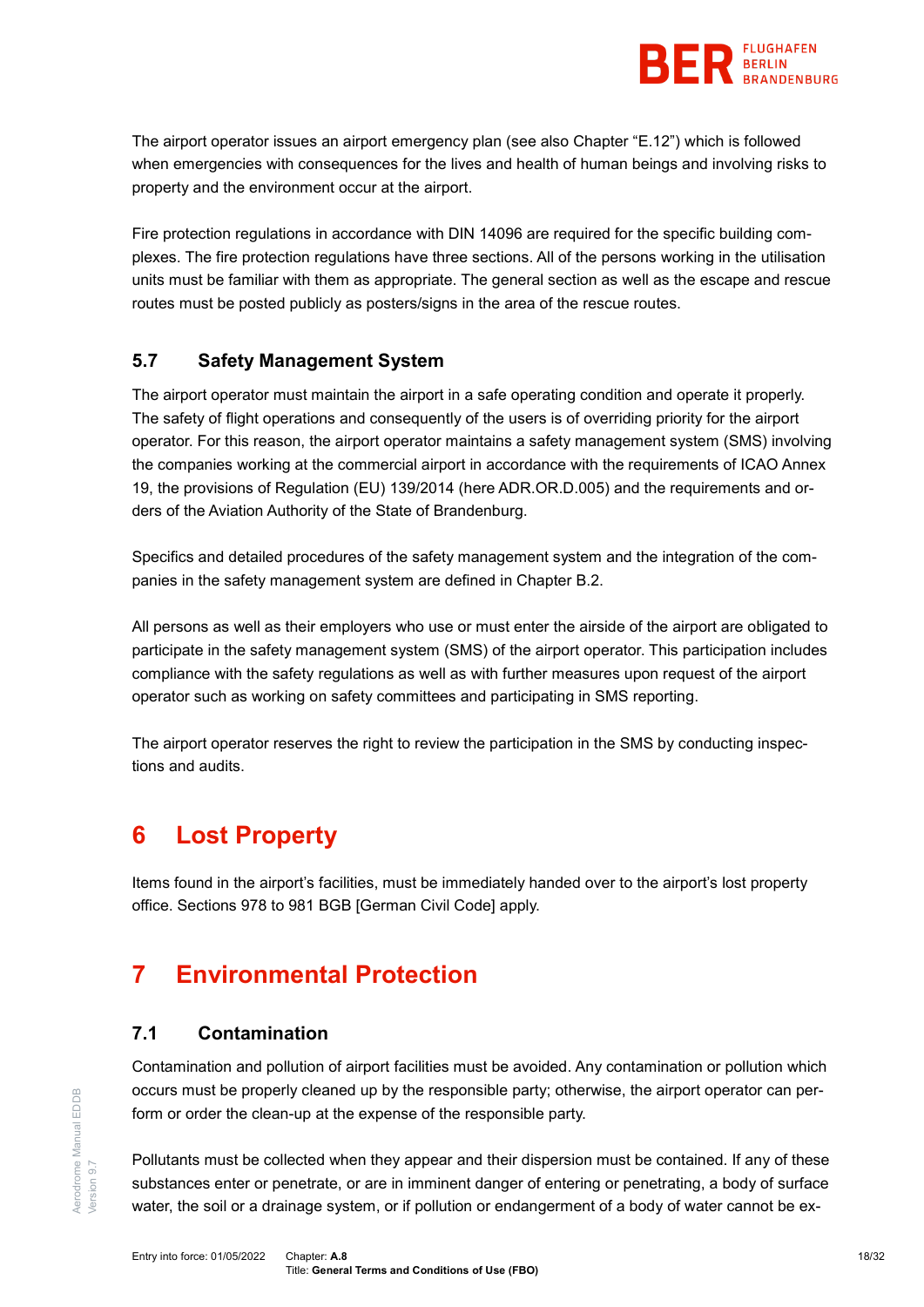

cluded for other reasons, the Airport Fire Brigade must be notified immediately (phone number 112 from airport operator's landline or phone number 030/6091-112 from a mobile phone). The provisions of Chapter "E.12" must be observed. The release of any dangerous substances/dangerous products must be reported to the airport operator immediately in all cases.

# <span id="page-18-0"></span>**7.2 Wastewater Removal / Water Protection**

## **7.2.1 General**

There are separate drainage systems for water on the airport premises. Dirty water and precipitation may be directed solely into the drainage systems specified for each purpose.

## **7.2.2 Dirty Water**

Only water of which the properties have been changed by household or commercial use may be directed into the dirty water drains. The Dirty Water Removal By-laws of the Märkish Wastewater and Water Association (MAWV) and of the Berlin Waterworks (BWB) and the threshold values contained therein as most recently revised apply.

## **7.2.3 Wastewater Registry**

The airport operator has compiled a wastewater registry in which all of the data relevant for wastewater, based on the collected information provided by the users themselves, have been compiled. Every user is obligated to notify the airport operator immediately of any and all changes or modifications related to quantity or characteristics of the dirty water directed into the drainage system.

All new connections or modifications of existing water drainage systems are subject to the airport operator's prior written consent. The airport operator can also issue more extensive regulations to ensure proper removal of wastewater; it can in particular regulate the type and quantity of wastewater from individual users by issuing specific regulations (product analysis for detergents and cleaning agents, type, quantity, analytical studies etc.).

## **7.2.4 Water-polluting Substances**

Users must notify the airport operator of any intended storage of water-polluting substances and of the nature and scope of the proposed handling. They must ensure that no contamination of bodies of water or other detrimental changes in their characteristics are possible. Users are responsible for compliance with approval and notification obligations owed to responsible government authorities. The airport operator must be informed without delay of any approvals for storage or handling of waterpolluting substances issued by government authorities.

## **7.2.5 Detergents and Cleaning Agents, Disinfectants, Lubricants**

Solely legally approved detergents, cleaning agents, disinfectants and lubricants that do not contain either any organically bound halogens or any PCB, PCP, PCDD/PCDF or CFC may be used.

## **7.2.6 Precipitation Water**

Solely water from precipitation of which the characteristics have not been changed may be directed into the precipitation drainage system.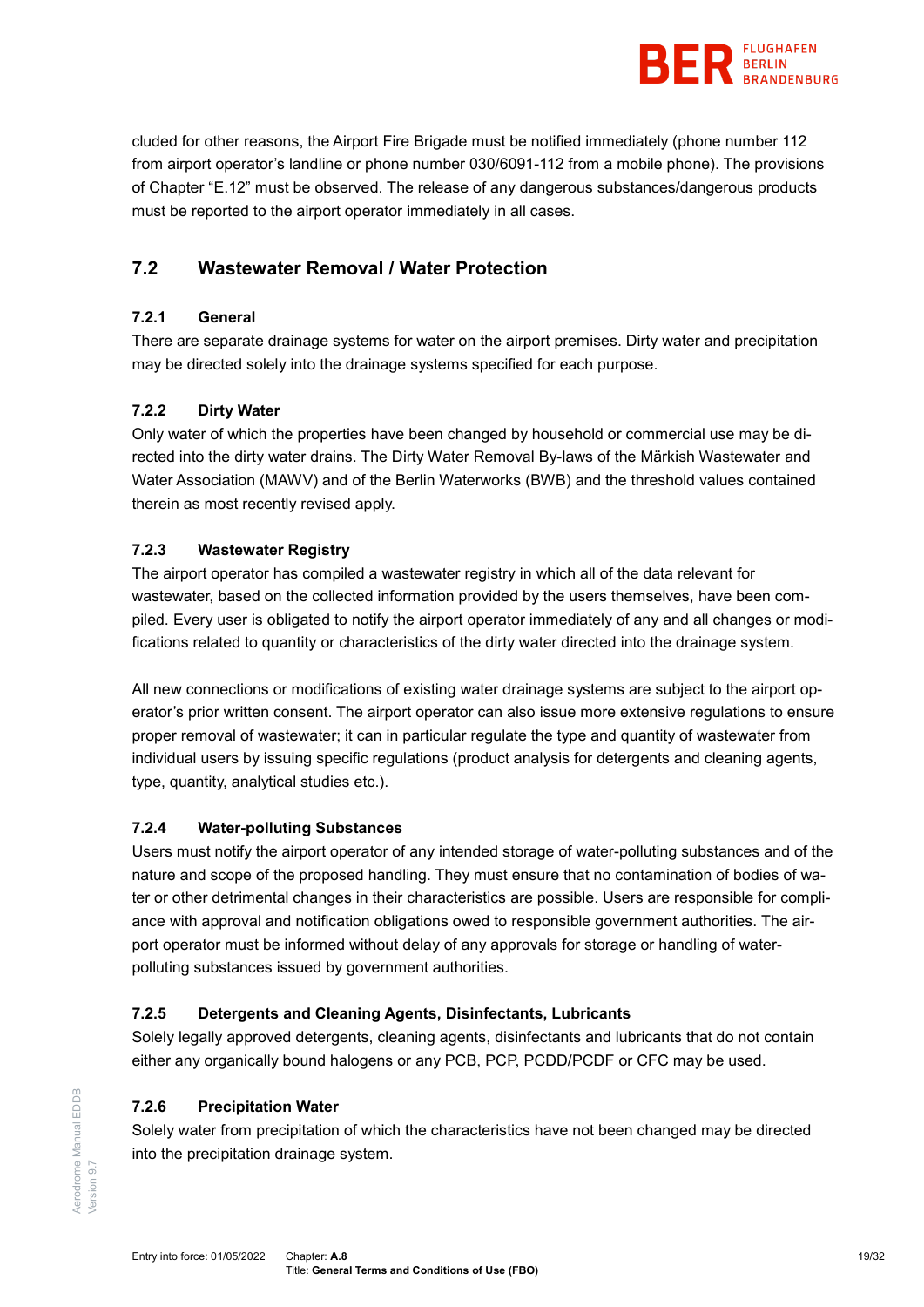

#### **7.2.7 Access Authorisation**

The airport operators' associates and representatives from government authorities must be granted access to the operating facilities at all times for the purpose of inspections.

#### **7.2.8 Indemnification**

Parties in violation of regulations shall indemnify and hold harmless the airport operator from and against any and all third-party claims.

# <span id="page-19-0"></span>**7.3 Waste Disposal**

## **7.3.1 Fundamental Principles**

In accordance with the German Life Cycle Management Act as most recently revised, the first priority is to avoid the production of waste products. Airport users must comply with the provisions of the Life Cycle Management Act as most recently revised, including any and all further provisions based on the Act and instructions issued by the airport operator to secure the execution of its provisions.

The airport premises represent a single area on which the airport operator itself always conducts the collection, transport, interim storage, recycling and removal of any and all waste products or engages/authorises third parties to do this work. Any and all persons, companies and institutions operating on the airport premises must always engage the airport operator's services and pay the applicable charges.

The airport operator may exclude certain types of waste from disposal or include additional types of waste in the disposal for waste management or other reasons. Deviating regulations are possible in exceptional cases, but must be expressly agreed beforehand.

Disposals within the framework of take-back procedures are excluded from the above provisions.

The airport operator provides the collection containers for the various types of waste. The waste products must be separated by users according to type and deposited solely and exclusively in the appropriate collection containers. The airport operator determines the type, size and number of waste containers as well as their locations and the transport and access routes, taking into account the interests of the obligated parties. Users must report any changes in the quantity of waste in good time.

If and when waste disposal is restricted, interrupted or delayed as a consequence of force majeure, official order, operational disruptions, work required for operational reasons or other causes, no parties have any claim to reduction of the charges or payment of damages. The suspended actions will be carried out as soon as possible.

Users must, on their own responsibility, dispose of waste products that the airport operator has excluded from disposal and organise the disposal using their own container systems. Any such waste products must be recycled or disposed of in observance of the regulations specific to Germany and the federal state (e.g. notification requirements of the *Sonderabfallgesellschaft Berlin/Brandenburg* or of the *Abfallzweckverband* with jurisdiction).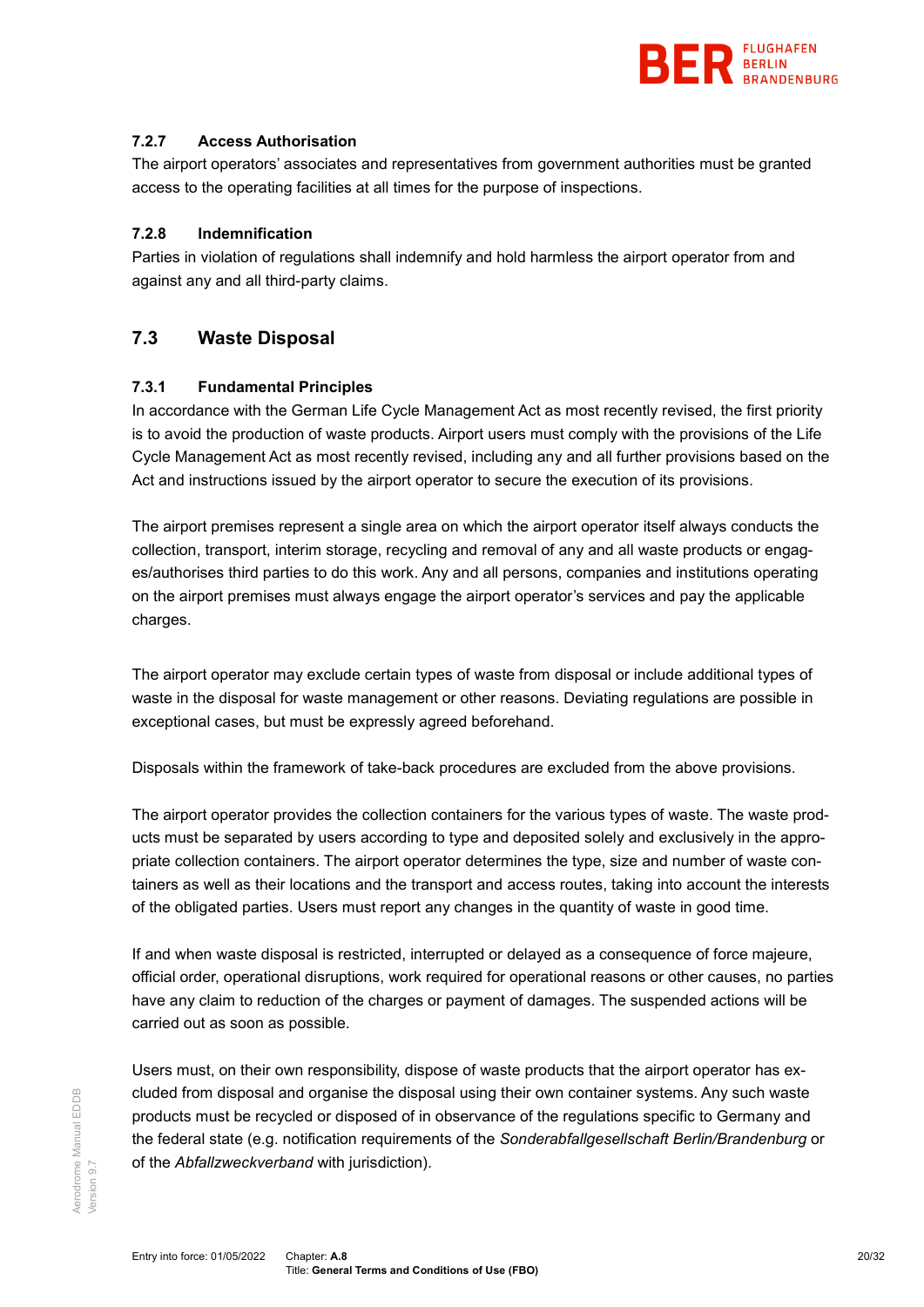

#### **7.3.2 Cooperation and Toleration Obligations**

Parties using the airport must, upon request of the airport operator or third parties engaged/authorised by the operator, provide any and all information about waste substances, in particular about their nature, quantity, composition, origin, recycling and disposal (waste balance). The airport operator's authorised representatives must be granted access to the operational rooms at all times to check for proper waste management or to carry out maintenance work on the waste management facilities.

# <span id="page-20-0"></span>**7.4 Air Pollution**

<span id="page-20-1"></span>The idling of internal combustion engines must be limited to the absolutely required minimum.

# **8 Violations of the General Terms and Conditions of Use, Permissions**

## <span id="page-20-2"></span>**8.1 Permissions**

Any consents, approvals and permissions required in accordance with these General Terms and Conditions of Use must be obtained in good time in each case.

# <span id="page-20-3"></span>**8.2 General violations**

Any parties who are in violation of these General Terms and Conditions of Use or other instructions issued by the airport operator can be expelled from the airport premises by the airport operator.

# <span id="page-20-4"></span>**8.3 Safety and security related violations (Airside and process specifications)**

In addition to section 8.2, the sanctions procedure described here applies in case of:

- safety-relevant violations within the security restricted area of the airport (airside)
- violations of the operational process specification of FBB

This does not apply to passengers.

#### <span id="page-20-6"></span>**8.3.1 Decision / Determination of a sanction level**

The airport operator's representative responsible in accordance with section [8.3.2](#page-20-5) shall determine an appropriate level of sanction within the limits of his eligibility. In the case of security matters, this decision shall be made after the competent aviation authority has been involved. If a violation affects different levels of sanctions, sanctions shall be imposed at the strictest applicable level.

#### <span id="page-20-5"></span>**8.3.2 Authorisation to impose sanctions and jurisdiction**

The following functional groups of the airport operator are authorized to impose sanctions and are responsible for the implementing sanction measures: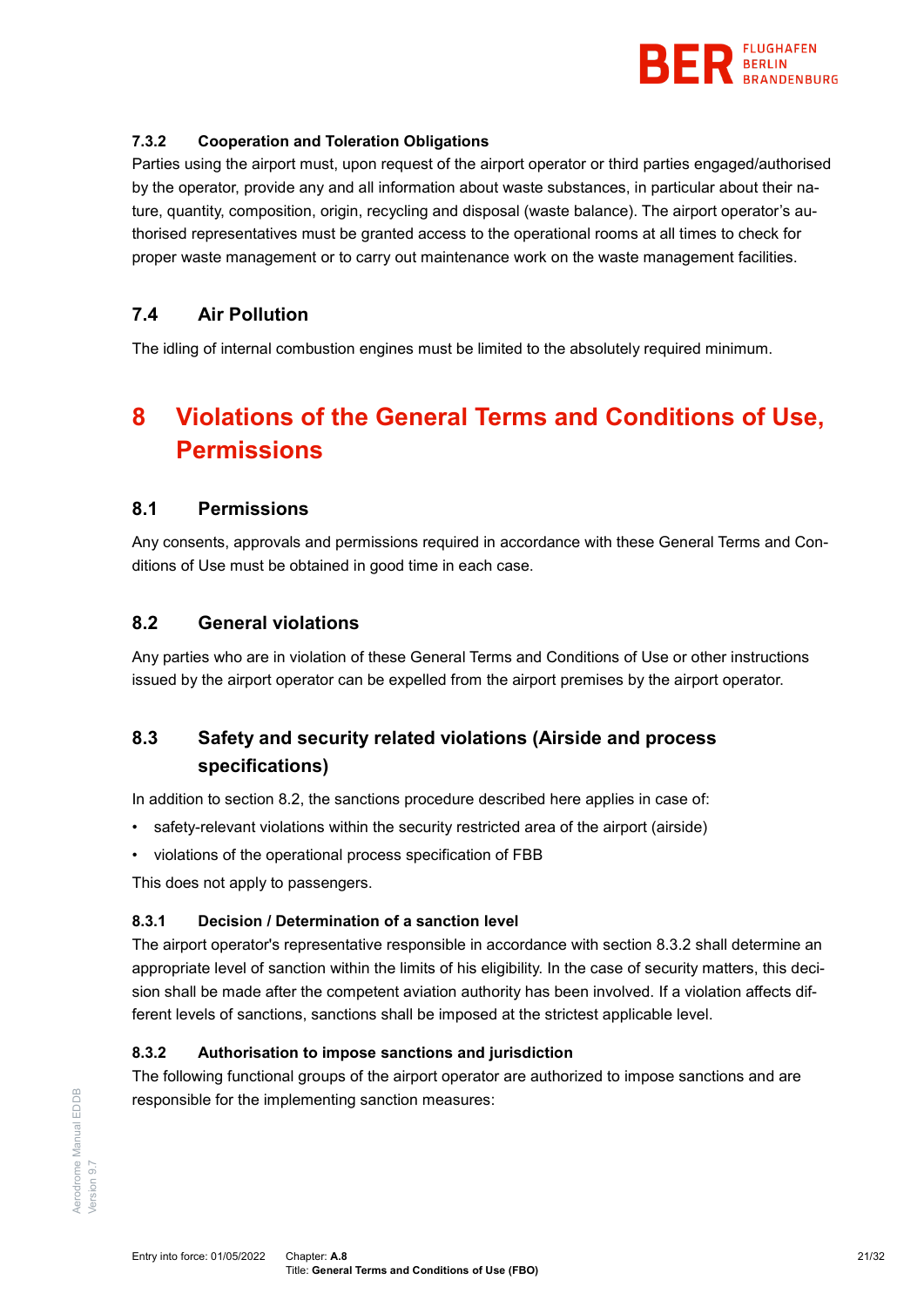

| Functional group / Airport opera-<br>tor's representative                                                                                                                                                                    | <b>Authorization</b>                                                                                                                                                           |
|------------------------------------------------------------------------------------------------------------------------------------------------------------------------------------------------------------------------------|--------------------------------------------------------------------------------------------------------------------------------------------------------------------------------|
| <b>Division Manager Security</b>                                                                                                                                                                                             | Determination of all sanctions in accordance with<br>section 8.3.3                                                                                                             |
| Head of Traffic Department<br><b>Head of Airport Security</b><br><b>Head of Terminal Management</b><br>٠<br>Team leader Baggage<br>Team leader Terminal/Landside<br>Team leader VIP-Service<br>Team leader Safety Management | Determination of all sanctions in accordance with<br>section 8.3.3, except sanction level G                                                                                    |
| Traffic Manager on Duty<br>٠<br><b>Supervisor Airport Security</b><br><b>Foreman Airport Security</b><br>٠<br><b>Terminal Manager on Duty</b><br><b>Supervisor Terminal</b>                                                  | Determination of sanction levels A, D, E and H<br>Right to recommend sanction levels B, C, F, and<br>G, I and K final decision rests with department or<br>division management |
| Apron service<br>۰<br>Other functional groups                                                                                                                                                                                | Oral warning<br>٠<br>Involvement of persons entitled to impose sanc-<br>tions                                                                                                  |

## **8.3.3 Sanctions catalogue and classification of example violations**

The sanctions catalogue contains application examples for the individual sanction levels. The list is not exhaustive and illustrates the severity of an event for each sanction level.

| <b>Level</b> | <b>Example violation</b>                                                                                           | sanction / measures                                    |
|--------------|--------------------------------------------------------------------------------------------------------------------|--------------------------------------------------------|
| A            | Involvement in a vehicle-/Equipment accident re-<br>٠<br>sulting in material damage                                | (Online-) Training for airside<br>٠<br>driving permit* |
|              | Causing a traffic accident/ accident with personal<br>injury<br>Blocking / obstructing the escape route of fueling | Temporary driving ban of 1<br>to 10 workdays           |
|              | vehicles during the fueling process                                                                                |                                                        |
|              | Endangering passengers during the handling pro-<br>٠<br>cess                                                       |                                                        |
|              | Damaging an aircraft with a vehicle / with handling<br>equipment                                                   |                                                        |
|              | Wide-area contamination requiring fire brigade<br>operations                                                       |                                                        |
|              | Hindering the taxiing of an aircraft not resulting in<br>$\bullet$<br>any material damage or personal injury       |                                                        |
|              | speeding                                                                                                           |                                                        |
| B            | Damaging an aircraft with a vehicle operated with-                                                                 | (Online-) Training for airside                         |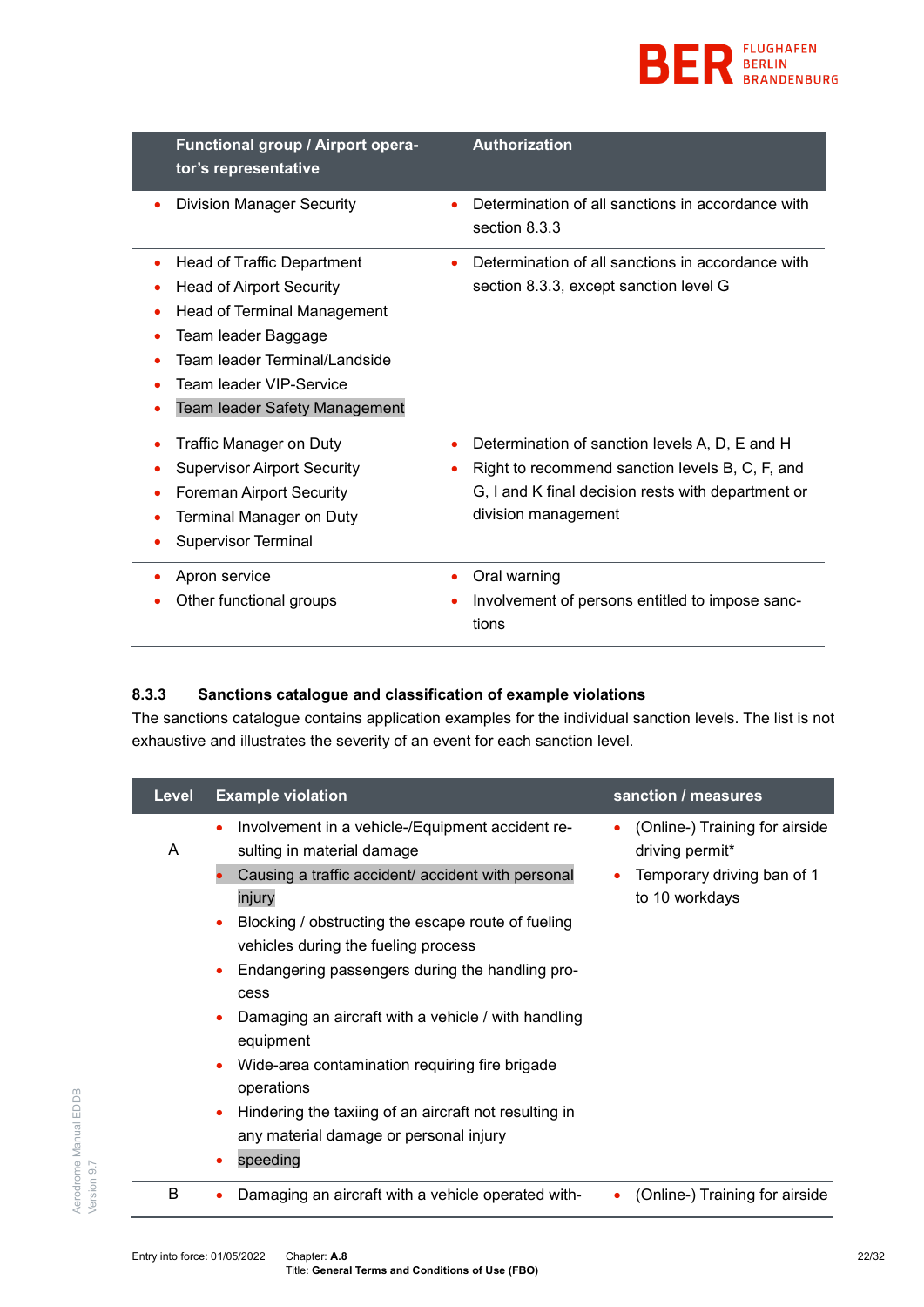

|   | out internal authorisation/ training<br>Hindering the taxiing of an aircraft resulting in any<br>٠<br>material damage and/or personal injury<br>Unauthorized driving on areas (cf. ID regulations or<br>$\bullet$<br>aerodrome manual)<br>Driving a vehicle in disregard of the ban on alcohol<br>and narcotics<br>Repeated incidents of level A, if caused within 12<br>months or intentionally                                                                                                                                                                                | driving permit*<br>Internal follow-up training by<br>employer<br>Temporary driving ban of<br>more than 10 workdays                                                                                                                                            |
|---|---------------------------------------------------------------------------------------------------------------------------------------------------------------------------------------------------------------------------------------------------------------------------------------------------------------------------------------------------------------------------------------------------------------------------------------------------------------------------------------------------------------------------------------------------------------------------------|---------------------------------------------------------------------------------------------------------------------------------------------------------------------------------------------------------------------------------------------------------------|
| C | Verified cause of major disruptions or aircraft acci-<br>$\bullet$<br>dents pursuant to section 7 LuftVO<br>Repeated incidents of level B, if caused within 12<br>months or intentionally                                                                                                                                                                                                                                                                                                                                                                                       | Permanent revocation of the<br>airside driving permit*                                                                                                                                                                                                        |
| D | Violation of the airside smoking ban / Smoking<br>outside designated smoking areas<br>Violation of the obligation to wear warning clothing<br>٠<br>Violation of the obligation to wear the airport ID<br>card<br>Culpably delayed notification of reportable events<br>to the Traffic Manager on Duty - e.g. according to<br>§7 LuftVO, regulation (EU) 376/2014, implementing<br>regulation (EU) 2015/1018                                                                                                                                                                     | Re-training of safey / securi-<br>ty awareness                                                                                                                                                                                                                |
| Е | Violation of the obligation to escort persons without<br>a regular airport ID card (visitors/suppliers) accord-<br>ing to implanting regulation (EU) 2015/1998, point<br>1.2.7.2<br>Violation of the airside ban of alcohol and narcotics<br>Culpable failure to meet the deadline for the re-<br>training of safety / security awareness in accord-<br>ance with sanction level D<br>Repeated incidents of level D, if caused within 12<br>$\bullet$<br>months or intentionally                                                                                                | Re-training of safey / securi-<br>٠<br>ty awareness<br>Temporary blocking of air-<br>port ID card authorisation B,<br>R and T (at least 24 hours or<br>until the facts of the case<br>have been clarified with the<br>relevant authorities/ depart-<br>ments) |
| F | Access to the security restricted area via control<br>points not designated for airport staff (§8)<br>Use of the airport ID card for non-service-related<br>٠<br>purposes in accordance with implementing regula-<br>tion (EU) 2015/1998, point 1.2.2.1<br>Introduction of objects into the security restricted<br>$\bullet$<br>area by circumventing the controls of objects car-<br>ried in accordance with regulation (EC) No.<br>300/2008 Annex I No. 1.3 and 1.4<br>Attempt to bring the prohibited articles listed under<br>§ 11 LuftSiG and implementing regulation (EU) | Temporary blocking of air-<br>port ID card authorisation B,<br>R and T (at least 5 workdays<br>or until the facts of the case<br>have been clarified with the<br>relevant authorities/ depart-<br>ments)                                                      |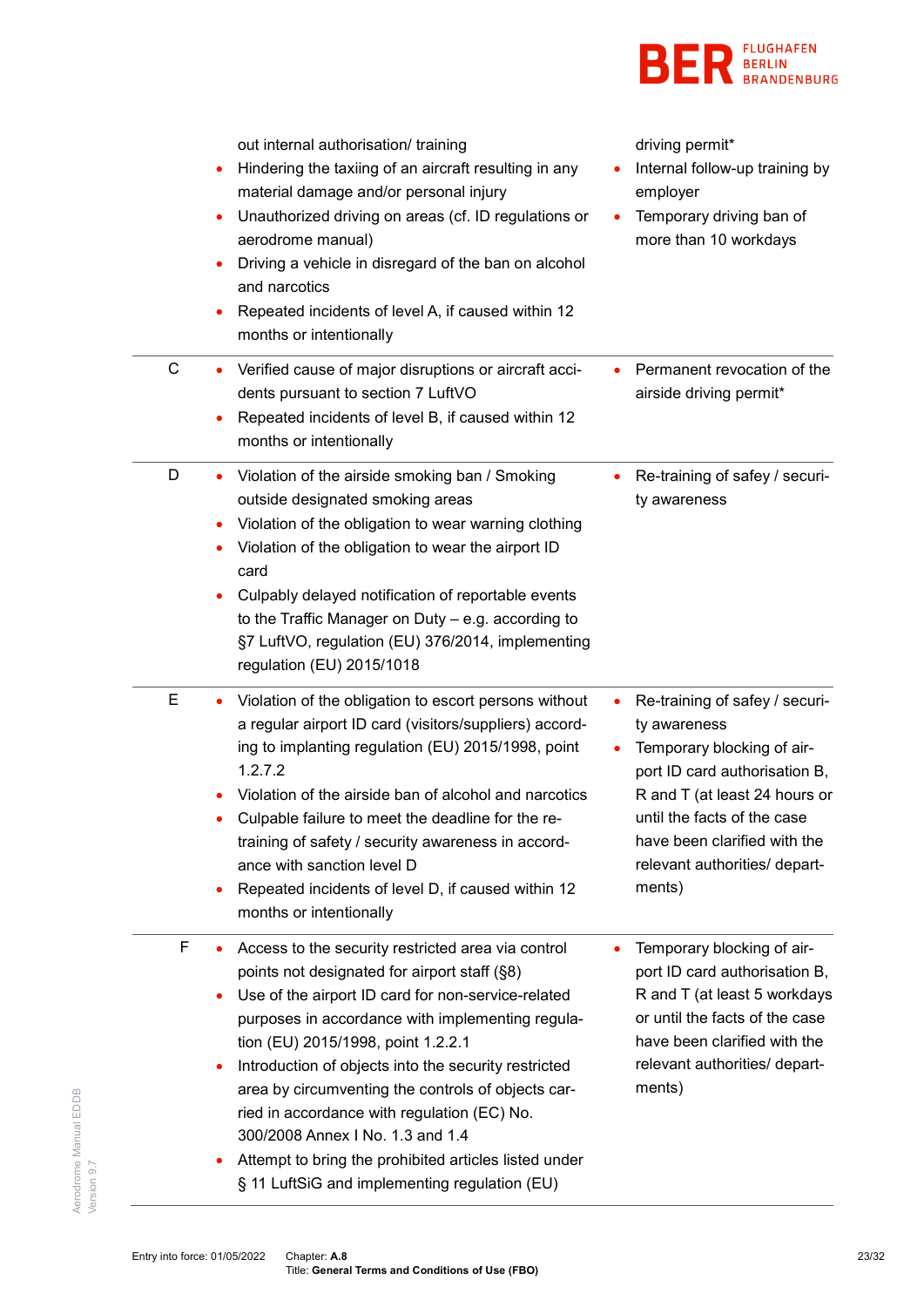

|              | 2015/1998 Annex 1-A into the sensitive security ar-<br>ea for passing on to third unauthorised persons<br>Unauthorized access of areas (cf. ID regulations or<br>aerodrome manual)<br>Driving without valid airside driving permit<br>$\bullet$<br>Repeated incidents of level E, if caused within 12<br>٠<br>months or intentionally                                                                                                                                                                                                                 |                                                                                                     |
|--------------|-------------------------------------------------------------------------------------------------------------------------------------------------------------------------------------------------------------------------------------------------------------------------------------------------------------------------------------------------------------------------------------------------------------------------------------------------------------------------------------------------------------------------------------------------------|-----------------------------------------------------------------------------------------------------|
| G            | Repeated incidents of level C and F, if caused with-<br>$\bullet$<br>in 12 months or intentionally                                                                                                                                                                                                                                                                                                                                                                                                                                                    | Permanent revocation of the<br>airport ID card authorisation<br>B, R and T                          |
| H            | Improper use of equipment and facilities resulting<br>in operational disruptions<br>Opening of boarding doors for passengers without<br>toggles or GFS automation, resulting in the activa-<br>tion of alarms with the risk of mixing passenger<br>flows<br>Improper use of belt barrier posts and belts with<br>impairment of facilities as well as escape and res-<br>cue routes<br>Use of the facilities for baggage transport with bag-<br>$\bullet$<br>gage and objects not authorized for this purpose,<br>resulting in operational disruptions | Instruction on misconduct,<br>breach of duty and proper<br>operation and procedures                 |
| $\mathsf{I}$ | Repetitive cases of level H violations, if they are<br>caused within 12 months after the first violation or<br>intentionally                                                                                                                                                                                                                                                                                                                                                                                                                          | Verifiable follow-up train-<br>ing/instruction in procedures<br>and regulations.                    |
| K            | Culpable failure to comply with the time limit for the<br>verifiable follow-up training in accordance with<br>sanction level I<br>Repetitive cases of level I violations, if they are<br>caused within 12 months after the first violation or<br>intentionally                                                                                                                                                                                                                                                                                        | Temporary revocation of<br>special airport ID permits<br>(e.g. toggling, terminal right-<br>of-way) |

\* No distinction between general airside driving permit and manoeuvring area driving permit.

## **8.3.4 Recording of the facts**

The representative of the airport operator responsible in accordance with Section [8.3.2](#page-20-5) documents the facts and records event-related information.

## **8.3.5 Evaluation interview with the violating person**

The representative of the airport operator responsible in accordance with Section [8.3.2](#page-20-5) shall promptly inform the violating person of the misconduct during an evaluation interview. The person can be accompanied by a trusted person from the company and can submit a written statement.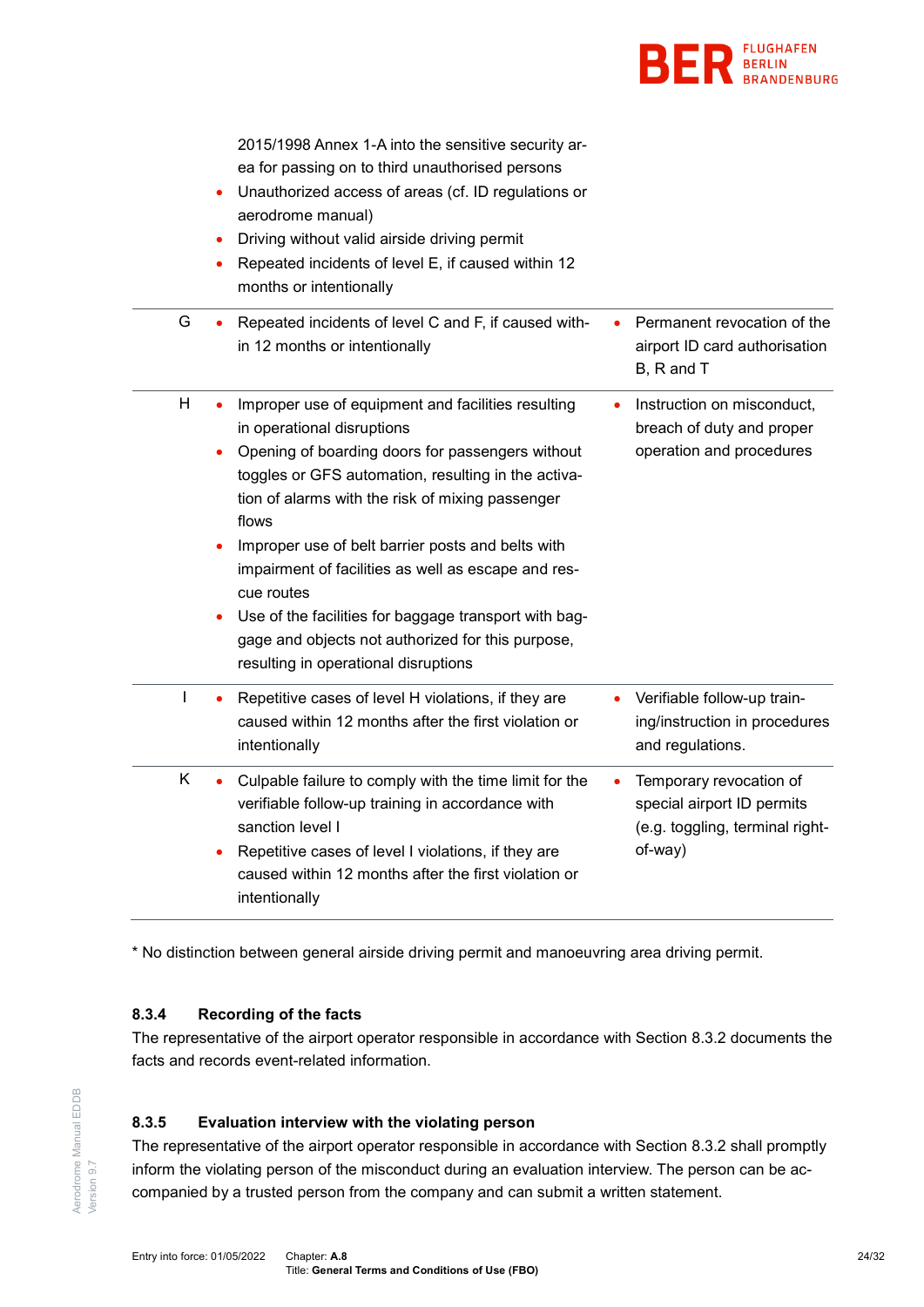

#### <span id="page-24-3"></span>**8.3.6 Written form**

The airport operator's representative responsible in accordance with Section [8.3.2](#page-20-5) shall record the evaluation interview and inform the offending person and his/her disciplinary superior in writing of the sanction measure determined.

#### **8.3.7 Duration of sanction**

Temporary bans apply immediately after the evaluation interview. The procedure ends with the fulfilment of the conditions and at the earliest after the expiration of the respective blocking period. The airport operato's representative responsible in accordance with Section [8.3.2](#page-20-5) may subsequently lift a santion or shorten a blocking period. This shall be done in accordance with Section [8.3.6.](#page-24-3)

#### **8.3.8 Employees of the airport operator**

<span id="page-24-0"></span>Additional internal regulations of the airport operator apply to the employees of the airport operator.

# **9 Authorised Recipient**

Aircraft operators who do not maintain a domicile or branch office in Germany must designate an authorised recipient in Germany to the airport operator upon its request.

# <span id="page-24-1"></span>**10 Place of Performance and Venue**

Berlin is the place of performance and venue for any and all obligations and legal disputes pursuant to these General Terms and Conditions of Use.

# <span id="page-24-2"></span>**11 Subject to Change Without Notice**

The right to make changes to these terms and conditions, especially owing to the public-law foundation of the airport operation (including airport approval), is reserved.

The German version of the terms and conditions is legally binding.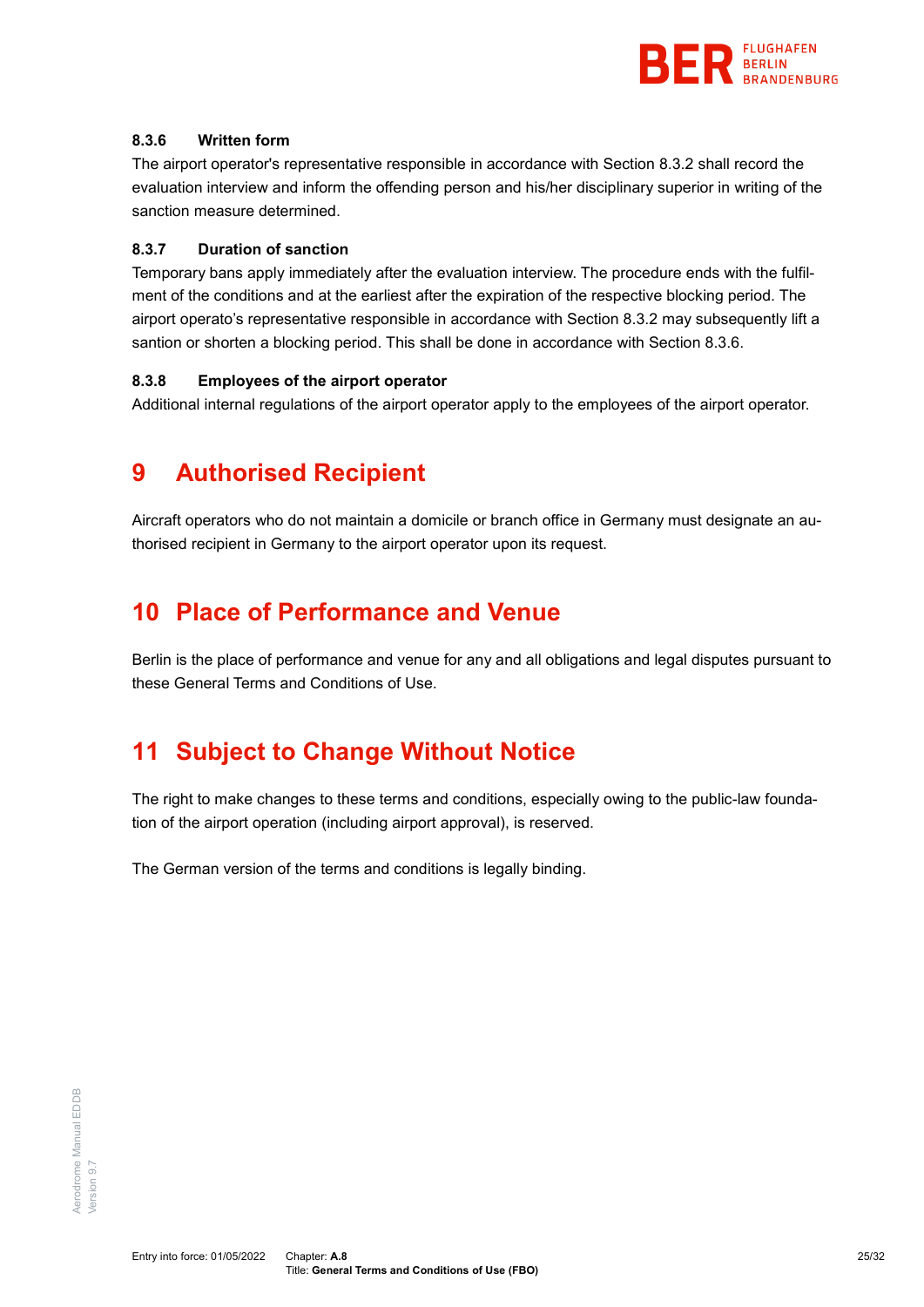

# <span id="page-25-0"></span>**Annex 1 — Communication of Data to the Airport for each Flight (Landing and Take-off)**

Pursuant to Section [2.1.2](#page-5-4) of the General Terms and Conditions of Use, aircraft operators or their authorised agents must provide the following data to the airport operator.

# **1 Report of Passenger Booking Figures**

Passenger booking figures must be reported one to eight days before the flight.

Parties who do not maintain a standing online interface may submit the data by email. The data file in CSV format must be attached to the email. A semicolon (;) must be used as the separator. The structure of the file must conform to the following format:

| <b>Column</b>  | <b>Header</b>        | <b>Contents</b>                                    |
|----------------|----------------------|----------------------------------------------------|
| 1              | Flight number        | XX 9999                                            |
| $\overline{2}$ | Registration         | optional                                           |
| 3              | Arrival/departure ID | $A -$ Arrival<br>$D$ - Departure                   |
| 4              | Date                 | dd.mm.yy                                           |
| 5              | <b>PAX</b>           | PAX booked                                         |
| 6              | Transferpax          | Transferpax booked<br>(transfer passengers at BER) |

# **2 Transmission of IATA-Messages Type B**

Messages must be sent in IATA code to the following address: BERVZXH.

The following IATA-messages must be sent:

MVT, LDM (total passengers, incl. PAD), PTM (number of transit passengers, the number of the transfer flight, number of pieces of baggage), ICL, PAL, CAL, PSM, SSM, ASM.

The transmission of these messages must always take place immediately after off-block, at the latest immediately after take-off.

Baggage Information Messages (BSM, BMM) are to be sent separately for the use of the BRS to the following address: BERBMXH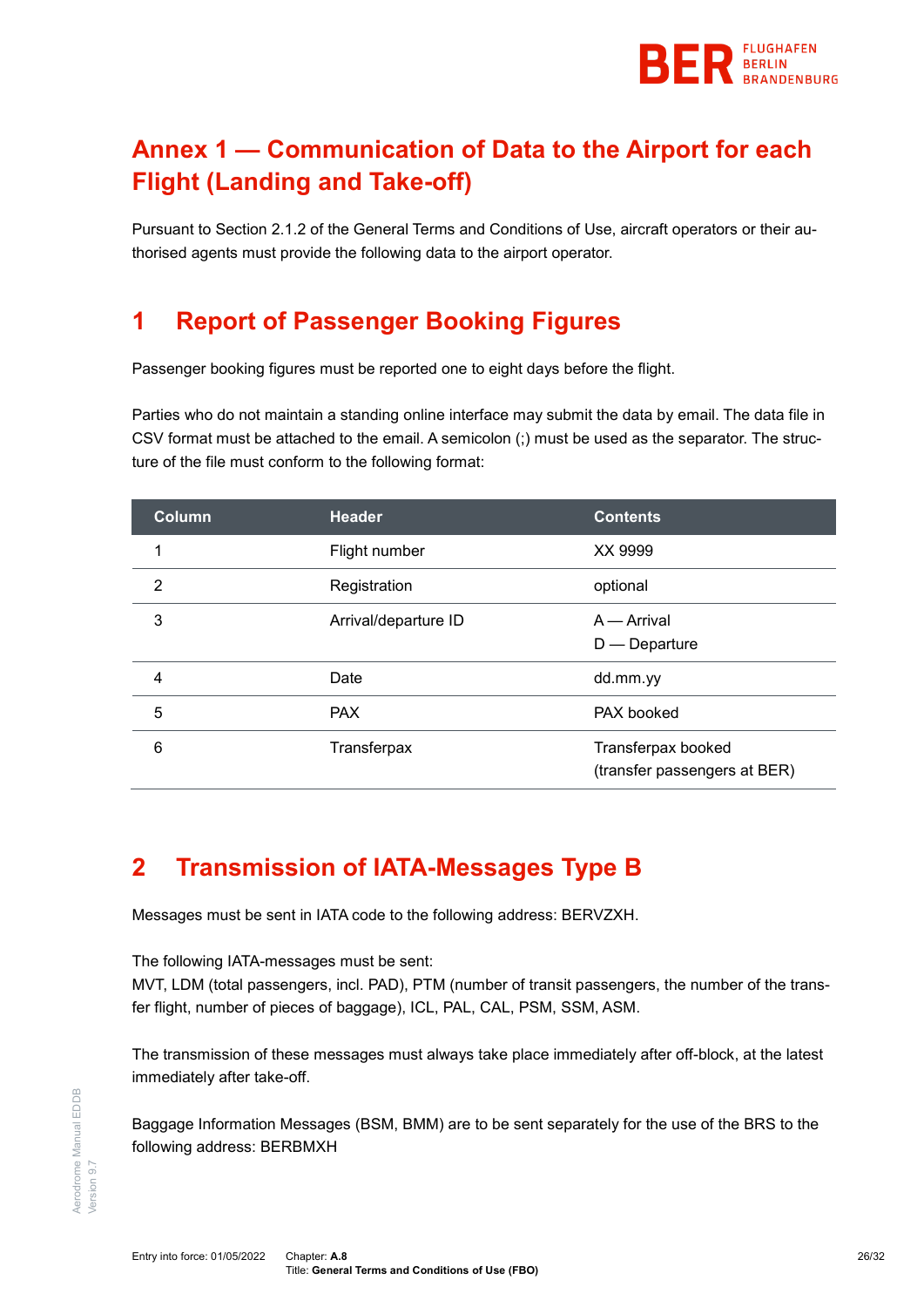

The airport operator can process messages in the BRS according to IATA RP1745. The airline or its authorised representative shall submit its Segregation Rules, as well as the Reception address for BPM and BMM by email to: brs@berlin-airport.de

# **3 Entries in the Operational System**

The aircraft operators or their authorised agents must enter the following data in the airport operator's operational system by midnight.

# **3.1 The following entries must be made for a landing:**

| <b>Passenger entries</b>                       | <b>Baggage entries</b>                 | <b>Freight entries</b> | <b>Post entries</b> |
|------------------------------------------------|----------------------------------------|------------------------|---------------------|
| Deboarding pas-<br>٠<br>sengers (PAX +<br>PAD) | Unloaded baggage<br>(local + transfer) | Unloaded freight<br>٠  | Unloaded post<br>٠  |
| Transit                                        | Transit baggage                        | Transit freight<br>٠   | Transit post<br>٠   |
| Transfer                                       | Transfer baggage                       | Transfer freight<br>٠  |                     |
| <b>Babies</b>                                  |                                        |                        |                     |

- Transfer loads are loads which interrupt their air travel at Berlin Brandenburg Airport and continue their onward journeys on the same calendar day in a different aircraft (with a different flight number) than the one they arrived on. Origin and destination must be different.
- A transfer passenger is a passenger who interrupt his or her journey at Berlin Brandenburg Airport and departs for a destination other than the airport of departure of its journey, provided that both flights were booked together in one activity and the period between the planned arrival and the planned departure does not exceed 12 hours. The definition of a transfer passenger does not include a self-organized onward flight.

# **3.2 The following entries must be made for a take-off:**

| <b>Passenger entries</b>                                   | <b>Baggage entries</b>                    | <b>Freight entries</b>                          | <b>Post entries</b>                          |
|------------------------------------------------------------|-------------------------------------------|-------------------------------------------------|----------------------------------------------|
| Boarding passen-<br>٠<br>gers (PAX + PAD)                  | Loaded baggage<br>٠<br>(local + transfer) | Loaded freight                                  | Loaded post<br>٠                             |
| Transit<br>٠                                               | <b>Transit freight</b>                    | <b>Transit freight</b>                          | Transit post<br>٠                            |
| Transfer (per defi-<br>٠<br>nition below)<br><b>Babies</b> | Transfer freight<br>٠                     | Transfer freight<br>(per definition be-<br>low) | Transfer post (per<br>٠<br>definition below) |

• Transfer loads/passengers are loads/passengers which/who interrupt their air travel at the subsequent airport and continue their onward journeys on the same calendar day in a different aircraft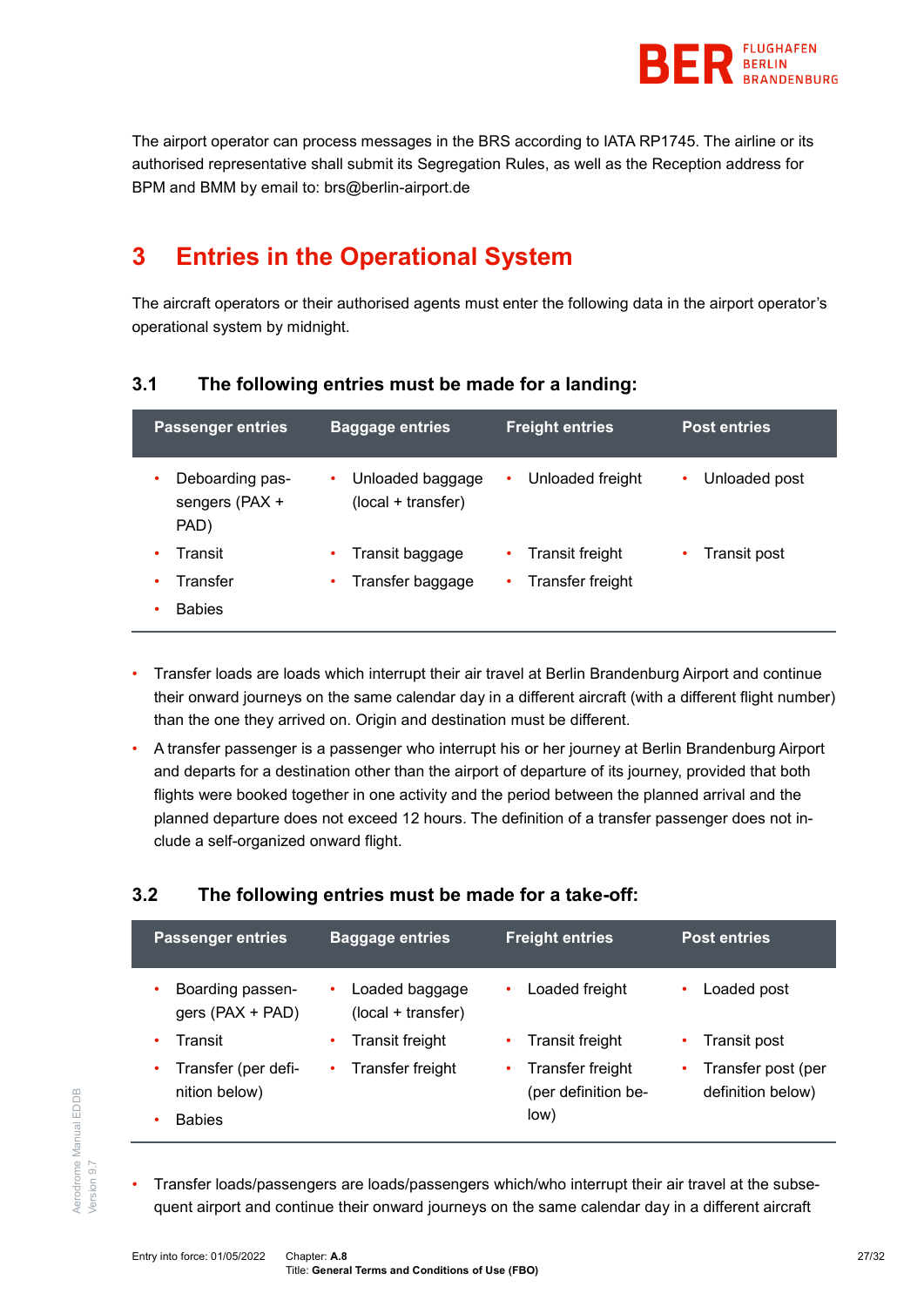

(with a different flight number) than the one they arrived on. Subsequent airport and destination must be different.

• Transit loads/transit passengers continue their flight with the same flight number and the same aircraft after a stopover at Berlin Brandenburg Airport.

# **3.3 Additional Information**

<span id="page-27-0"></span>The unloaded freight in kg must be reported for a freight consignment arriving by lorry. The loaded freight in kg must be reported for a freight consignment departing by lorry.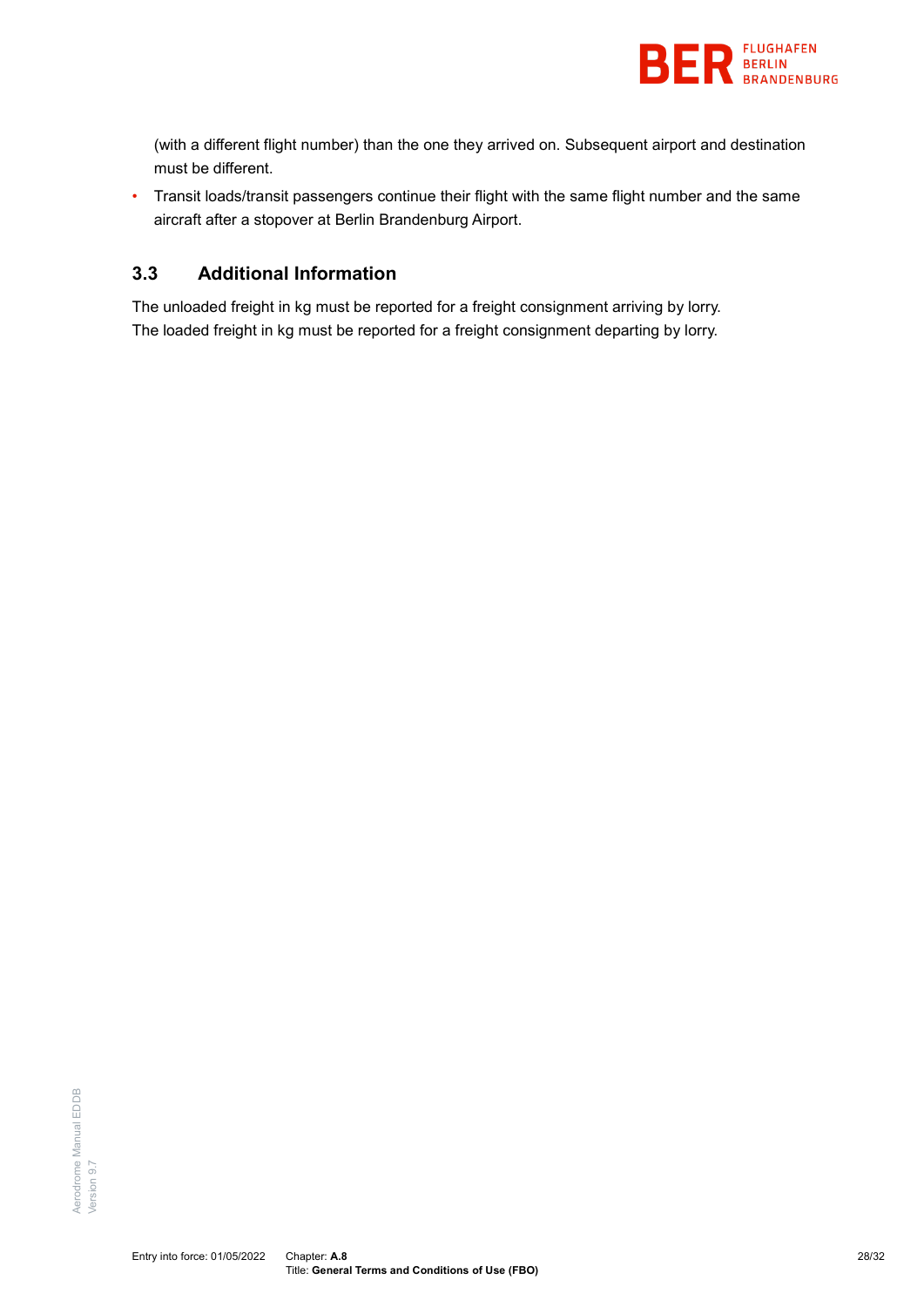

# <span id="page-28-0"></span>**Annex 2 — Description of the Central Infrastructure Facilities**

To ensure optimal utilisation of handling capacities and to guarantee the required level of safety and security in the interest of all users, the following central infrastructure facilities are defined within the sense of Section 6 Ground Handling Services Regulations (BADV).

The central infrastructure facilities are operated by the airport operator or on its behalf by a third party. The service providers and self-handlers must use the central infrastructure facilities. Charges may be levied for the use of the facilities. Details are regulated in the schedule of charges.

# **1 Facilities and Equipment for Aircraft De-icing**

The central infrastructure facilities include the components maintenance and operation of the facilities and equipment for de-icing aircraft, comprising:

- The central de-icing area (ZEP);
- The de-icing positions at the runway threshold, including mobile lighting equipment and flight radio frequencies;
- The storage of the de-icing agent (primary storage facility east of Apron C, secondary facility southeast of Apron 4 and secondary facility south-west of Taxiway T when in use). In addition to the tanks for the de-icing liquid and for heated water, the storage facilities include all of the technical equipment for water treatment and filling the de-icing vehicles.
- the de-icing vehicles.

# **2 Baggage Conveyor System**

The central infrastructure includes as a component:

- Provision, maintenance and operation of the baggage-conveying facility (GFA), and of the Baggage Reconciliation System (BRS)
- Baggage tray management

# **3 Passenger Bridges and Visual Docking Guidance System**

A component of the central infrastructure is the provision, maintenance and operation of passenger bridges consisting of:

- The bridge cab;
- The bellows;

Aerodrome Manual EDDB

Aerodrome Manual EDDB

Version 9.7

/ersion 9.7

- The bridge tunnel;
- The running gear;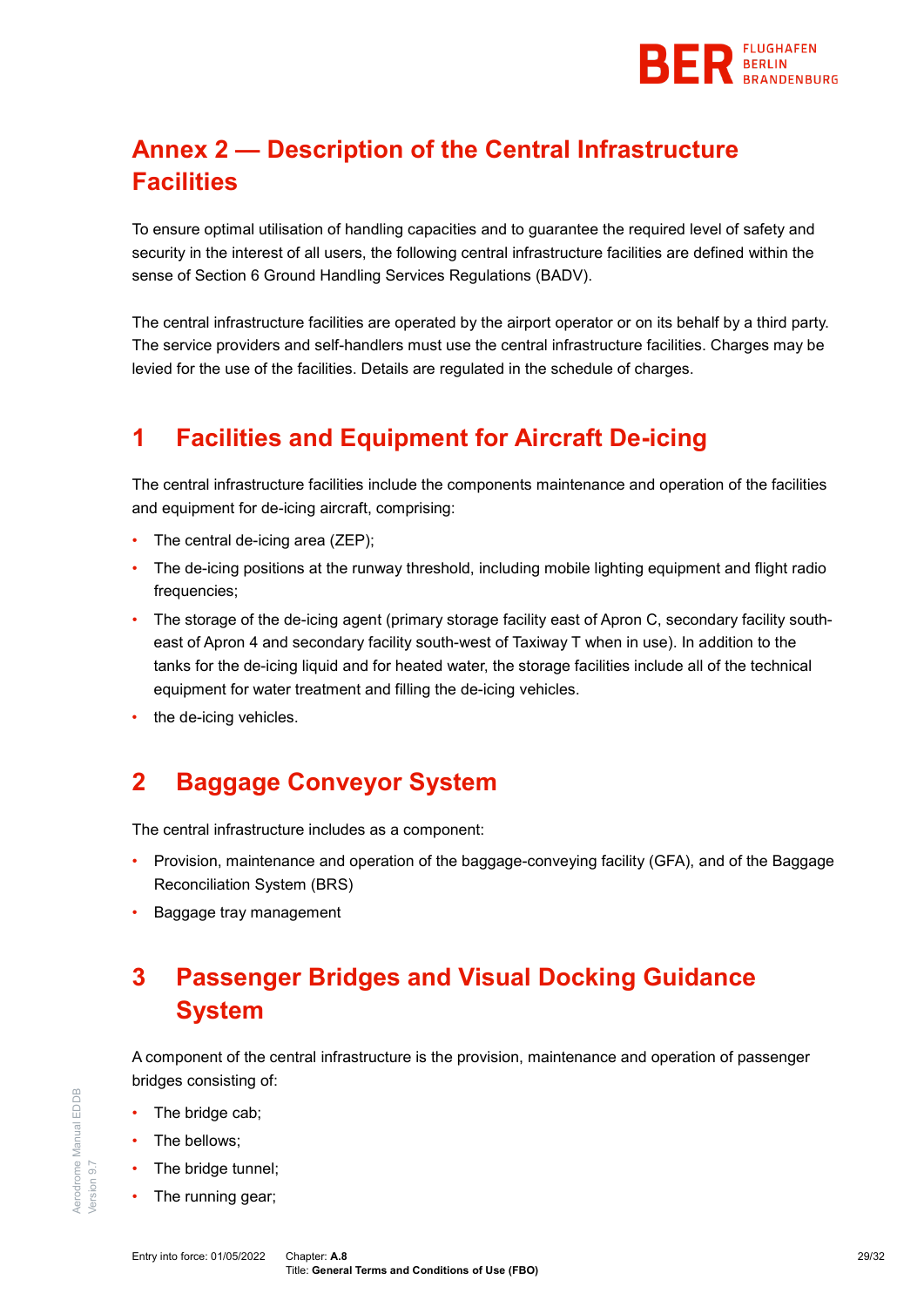

The stairwell and connection to the terminal.

The use of passenger bridges is not part of the central infrastructure and is the responsibility of the ground handling service provider contracted by the respective airline.

In the event of technical failure of the passenger bridges, ground traffic service providers engaged by the airline will as needed provide passenger stairs.

Part of the central infrastructure is the provision and the operation of the visual docking guidance system, which consists of the following components:

- the video sensor unit.
- the image processing unit,
- the pilot display unit,
- the manual control board,
- the computer of the docking central.

In case of failure of the visual docking guidance system the ground handling service provider contracted by the airline has to ensure the marshalling of the aircraft onto the aircraft stand. The airport operator pays the proven additional costs resulting for the ground handling service provider for manually marshalling the aircraft.

# **4 Fuelling Facilities**

Part of the central infrastructure is the provision and the operation of the underfloor fuelling system consisting of the stationary facilities of the aircraft fuel supply (fuel farm, pipe system within the fuel farm, hydrant pump station, underfloor pipe system and tankpits). In case of failure fuel tank trucks are used to ensure fuel supply of aircraft.

# **5 Systems for the Provision of Fresh Water and the Disposal of Faecal Matter**

A component of the central infrastructure includes maintenance and operation of the facilities for fresh water supply (fresh water room). A component of the central infrastructure includes maintenance and operation of the facilities for disposal of faecal matter. The airport operator will ensure proper disposal of the faecal material.

# **6 Stationary Ground Power**

Part of the central infrastructure is provision and maintenance of the stationary ground power supply.

In case of a technical failure the stationary ground power supply and need for ground power the ground handling service provider contracted by the airline has to provide a mobile ground power unit.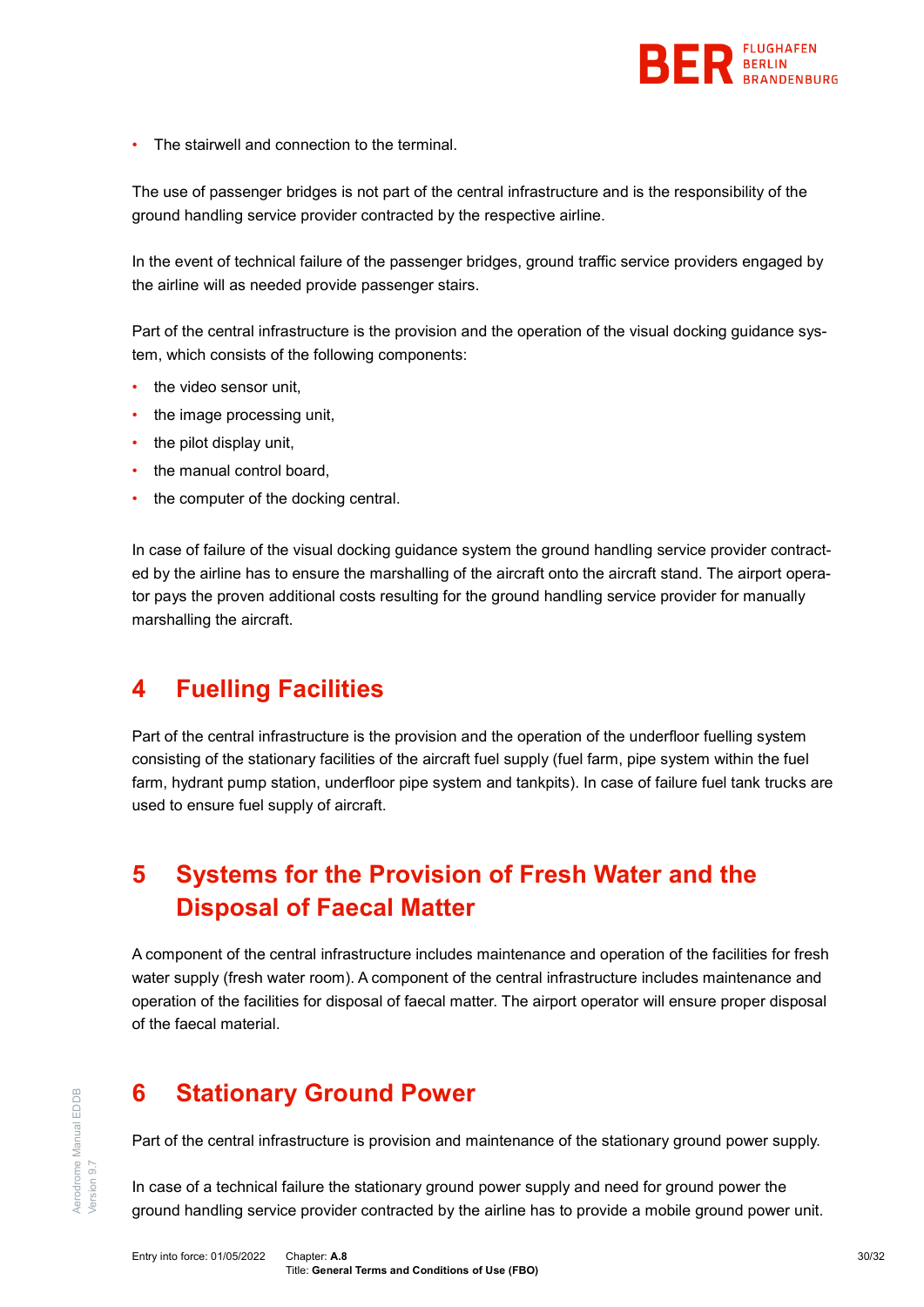

The airport operator pays the proven additional costs resulting for the ground handling service provider for the provision of the mobile ground power unit.

# **7 Check-in Counters**

A component of the central infrastructure is maintenance and provision of check-in counters including CUPPS and Self-Service Equipment (SSE).

# **8 Piloting Services (Apron Control/Follow-me)**

<span id="page-30-0"></span>The central infrastructure piloting services include maintenance and operation of an apron control. The apron control is responsible for the radio-supported steering of the movements of aircraft and operational vehicles on the apron. It utilises radio and trunking system services, systems for depiction of the traffic conditions, runway lighting systems and facilities and image transmission systems for this purpose. Further components of the central infrastructure piloting services include the provision and deployment of follow-me vehicles which are used in special cases to support the steering of aircraft movements.